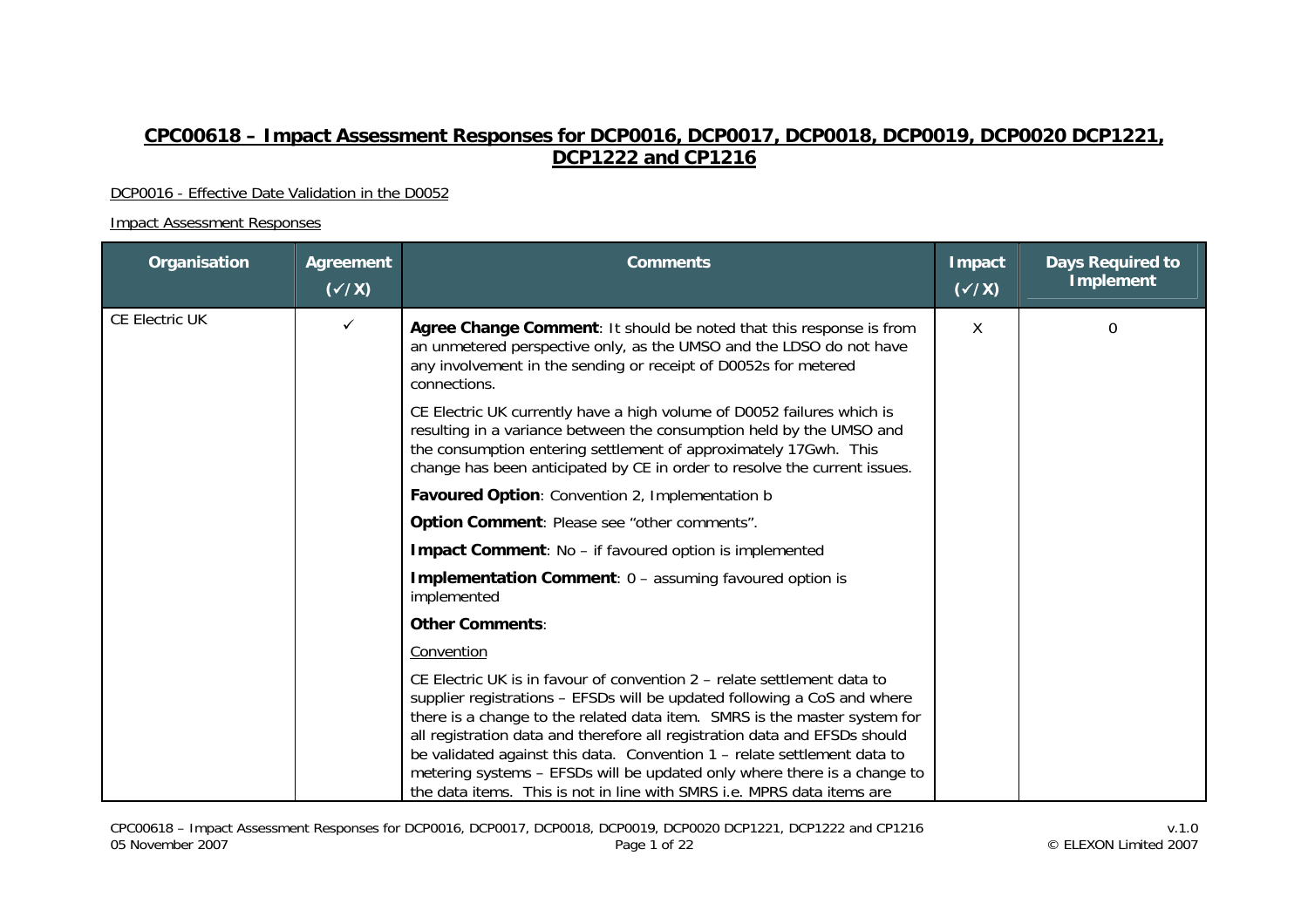|                                                                                                                                                                                            |              | updated on CoS therefore this data should not be used This convention<br>would introduce considerable additional effort for CE as each data item<br>EFSD would need to be retrieved manually, this would be impractical.<br>Convention 3 – flexible – no standard convention is not an option for CE<br>Electric UK as it would not resolve the issue. There needs to be a standard<br>approach for the creation and validation of settlement data so that all<br>parties are in line with one another and so that the data entering<br>settlement is consistent and there is no room for error.                    |   |     |
|--------------------------------------------------------------------------------------------------------------------------------------------------------------------------------------------|--------------|---------------------------------------------------------------------------------------------------------------------------------------------------------------------------------------------------------------------------------------------------------------------------------------------------------------------------------------------------------------------------------------------------------------------------------------------------------------------------------------------------------------------------------------------------------------------------------------------------------------------|---|-----|
|                                                                                                                                                                                            |              | Implementation<br>CE Electric UK is in favour of conventions b - incremental. The current<br>error in settlement due to the D0052 EFSD issue is of high magnitude and<br>this error needs to be corrected. The big bang implementation would be a<br>quick win solution to resolving the error in settlement but may result in<br>high volumes of rejections. The incremental implementation would resolve<br>the error but at a slower rate and the rejection volumes would be lower in                                                                                                                            |   |     |
|                                                                                                                                                                                            |              | comparison to the big bang implementation and therefore more<br>manageable.                                                                                                                                                                                                                                                                                                                                                                                                                                                                                                                                         |   |     |
| ScottishPower Energy<br>Management Ltd.<br><b>ScottishPower Generation</b><br>Ltd.<br>ScottishPower Energy<br>Retail Ltd.<br>SP Manweb plc.<br>SP Transmission Ltd.<br>SP Distribution Ltd | $\checkmark$ | Agree Change Comment: In relation to the UMS related issues there<br>should be some scrutiny in the circumstances of when the EAC effective<br>from dates should be changed. Our experience is that the NHHDC cannot<br>produce a D0019 to NHHDA where the EAC effective from date on the<br>D0052 is earlier than the NHHDA appointment date. ScottishPower Ltd<br>suggests that we either relax the validation of applying D0052 in such<br>circumstances or that UMSO's change the EAC effective from date to<br>match the NHHDC appointment date in MPAS.                                                       | ✓ | 180 |
|                                                                                                                                                                                            |              | <b>Favoured Option: 3</b>                                                                                                                                                                                                                                                                                                                                                                                                                                                                                                                                                                                           |   |     |
|                                                                                                                                                                                            |              | Option Comment: We would opt for convention 3 effectively advocating<br>no change. However this should be supplemented with the removal of the<br>requirement for NHHDC's to validate data items such as EFSD's and GSP<br>dates. There is also an argument that if the set of inconsistent details are<br>both greater than 14-months old (e.g. GSP effective dates of 1/4/1996 and<br>1/4/1998) there is no material impact on settlements. The DCP seems to<br>be looking at changing they way we populate data to meet the needs of<br>validation rather than looking at whether we can work with the same data |   |     |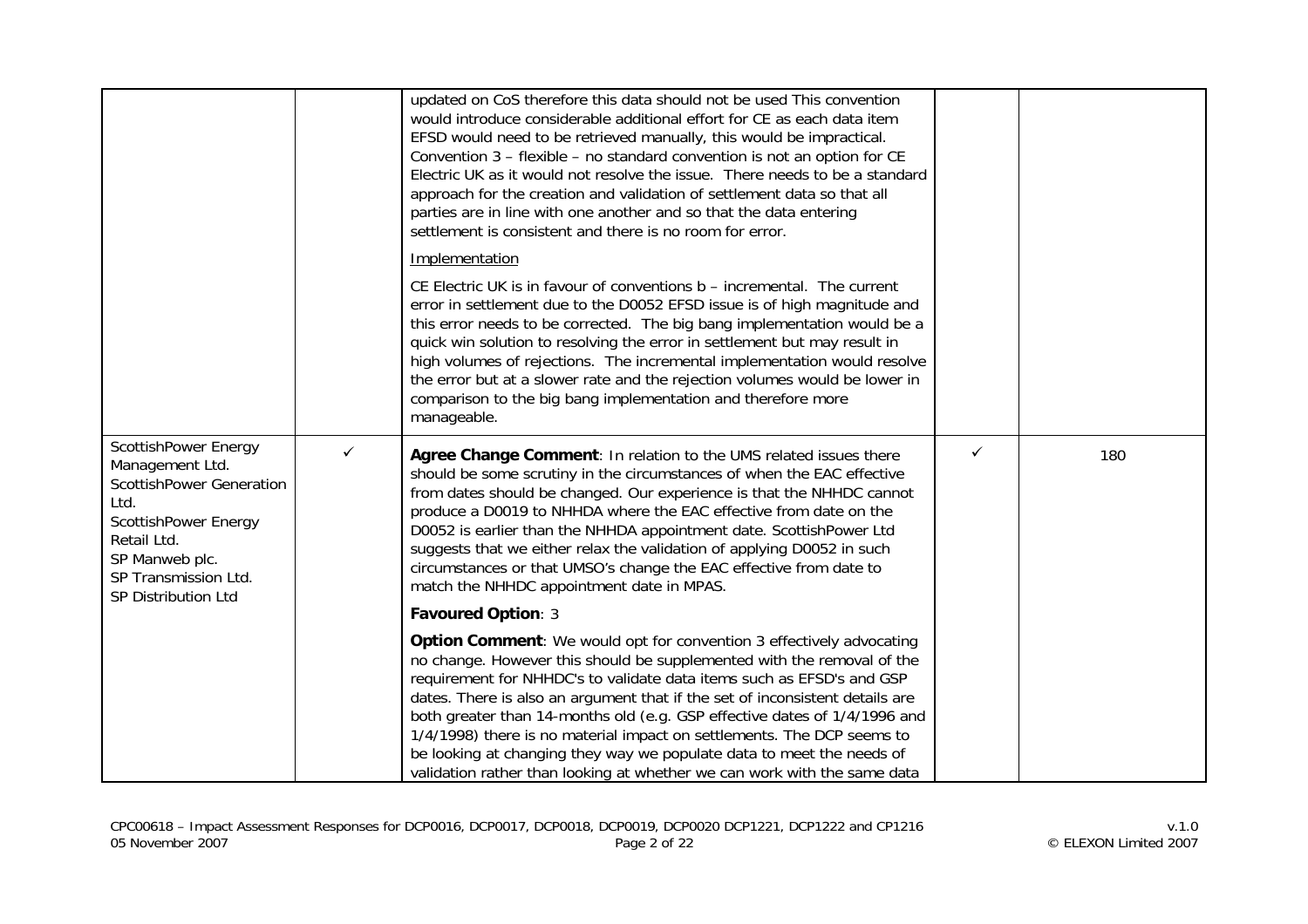|                                      |   | but validate in a more pragmatic manner.                                                                                                                                                                                                                                                                                                                                                                                                                                                                                                                                                                                                                                                                                                                                                                                                                |   |     |
|--------------------------------------|---|---------------------------------------------------------------------------------------------------------------------------------------------------------------------------------------------------------------------------------------------------------------------------------------------------------------------------------------------------------------------------------------------------------------------------------------------------------------------------------------------------------------------------------------------------------------------------------------------------------------------------------------------------------------------------------------------------------------------------------------------------------------------------------------------------------------------------------------------------------|---|-----|
|                                      |   | Capacity in which Organisation is Impacted: Supplier, NHHDC, MOA,<br><b>UMSO</b>                                                                                                                                                                                                                                                                                                                                                                                                                                                                                                                                                                                                                                                                                                                                                                        |   |     |
|                                      |   | Impact Comment: Depending on the option agreed there could be<br>significant impact on our systems, data and business processes.                                                                                                                                                                                                                                                                                                                                                                                                                                                                                                                                                                                                                                                                                                                        |   |     |
|                                      |   | Other Comments: Though there is a valid issue with the way that EFSD<br>is being populated in the D0052 we believe that options 1 and 2 are not<br>the correct way forward. A more sensible approach would be to focus less<br>on the costly, time consuming and impractical data standardisation and<br>focus on the validation that is undertaken when a D0052 is received. By<br>validating in a more logical and realistic manner the market will see a<br>reduction in D0052 rejections, improve the quality of data in Settlements<br>and avoid the unnecessary cost of a mass re-write of existing data.                                                                                                                                                                                                                                         |   |     |
| <b>Western Power</b><br>Distribution | ✓ | Favoured Option: 3                                                                                                                                                                                                                                                                                                                                                                                                                                                                                                                                                                                                                                                                                                                                                                                                                                      | X |     |
|                                      |   | Option Comment: We consider that the flexible solution, requiring<br>NHHDCs to change validation rules to prevent D0052 failures due to<br>mismatches in EFSDs, is the only viable solution. Implementation of the<br>revised validation should also be flexible, subject to a cut-off date by when<br>all NHHDCs should have implemented the change.                                                                                                                                                                                                                                                                                                                                                                                                                                                                                                   |   |     |
|                                      |   | <b>Impact Comment:</b> No - provided the flexible approach is taken.                                                                                                                                                                                                                                                                                                                                                                                                                                                                                                                                                                                                                                                                                                                                                                                    |   |     |
| <b>EDF Energy</b>                    | ✓ | Favoured Option: Option 3, Implementation option 4                                                                                                                                                                                                                                                                                                                                                                                                                                                                                                                                                                                                                                                                                                                                                                                                      | ✓ | 270 |
|                                      |   | Option Comment: This draft CP has to be considered in current optional<br>framework. If we were starting again then I believe we would strongly<br>vote for option 2. This convention ensures each Supplier is responsible for<br>all data items in their registration period and does not need to be aware of<br>previous data. However, to get to that option from current ways of<br>working is too problematically, unless totally new flows were created and<br>D0052 and D0310 discontinued. We can see no appetite for such a<br>change. Therefore, we believe that option 3 is only practical way forward<br>as a convention. This though puts onus on all NHHDCs to be able to deal<br>with any eventuality. We know that some NHHDCs currently require dates<br>that refer to previous a supplier's period, these are not always available to |   |     |

CPC00618 – Impact Assessment Responses for DCP0016, DCP0017, DCP0018, DCP0019, DCP0020 DCP1221, DCP1222 and CP1216 v.1.0 05 November 2007 Page 3 of 22 © ELEXON Limited 2007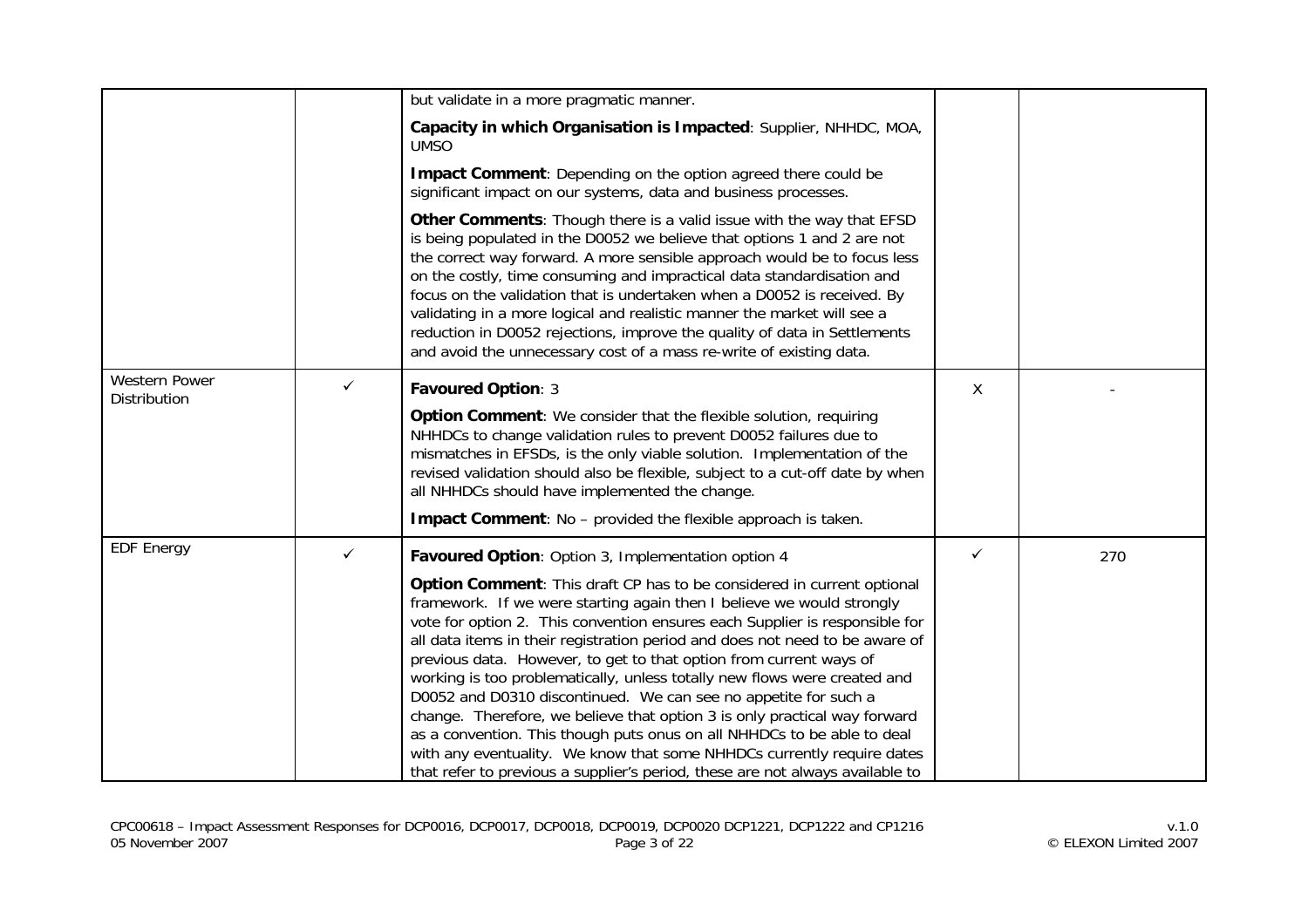|                                           |   | the current supplier. If this is not how your system has been built then<br>everything fails lead to excessive manual work.                                                                                                                                                                                                                                                                                 |   |     |
|-------------------------------------------|---|-------------------------------------------------------------------------------------------------------------------------------------------------------------------------------------------------------------------------------------------------------------------------------------------------------------------------------------------------------------------------------------------------------------|---|-----|
|                                           |   | Option 4 for implementation seems to be most appropriate for convention<br>3.                                                                                                                                                                                                                                                                                                                               |   |     |
|                                           |   | Capacity in which Organisation is Impacted: Supplier (depending<br>upon final option chosen) and NHHDC                                                                                                                                                                                                                                                                                                      |   |     |
|                                           |   | Impact Comment: Changes will be required to NHHDC systems if this CP<br>is taken forward. Depending upon option chosen changes could be<br>required to Supplier systems.                                                                                                                                                                                                                                    |   |     |
|                                           |   | Implementation Comment: We would need at least 9 months from<br>decision point to make these changes.                                                                                                                                                                                                                                                                                                       |   |     |
| <b>E.ON UK Energy Services</b><br>Limited | ✓ | Agree Change Comment: We would support proposal number 3 The<br>flexible approach.                                                                                                                                                                                                                                                                                                                          | ✓ | 180 |
|                                           |   | Favoured Option: 3                                                                                                                                                                                                                                                                                                                                                                                          |   |     |
|                                           |   | Capacity in which Organisation is Impacted: NHHDC/DA                                                                                                                                                                                                                                                                                                                                                        |   |     |
|                                           |   | Impact Comment: Where this DCP be approved a review of our current<br>systems and processes would be required and amended as necessary. It<br>is anticipated that proposals 1 & 2 would have a significantly greater<br>impact.                                                                                                                                                                             |   |     |
| <b>IMServ Europe Limited</b>              | ✓ | Agree Change Comment: IMServ in its role as an accredited NHHDC<br>agent would suggest that there is value to be gained from implementing a<br>standard set of rules for how the EFSDs are populated in the D0052s.                                                                                                                                                                                         | ✓ | 180 |
|                                           |   | We would suggest that convention 1 would be the best solution to<br>implement and would prove the most effective based on our experience to<br>date on this issue. It would ensure that a simple single rule could be<br>adopted and it ensures that there is no confusion over what the EFD<br>should be $-$ it is the last date of change of that data item $-$ as it is a single<br>non confusable date. |   |     |
|                                           |   | Implementing convention 2 would result in extra data items and dates<br>being stored on databases which would inevitably over time lead to<br>increased confusion over what the effective from dates should be. Dates                                                                                                                                                                                       |   |     |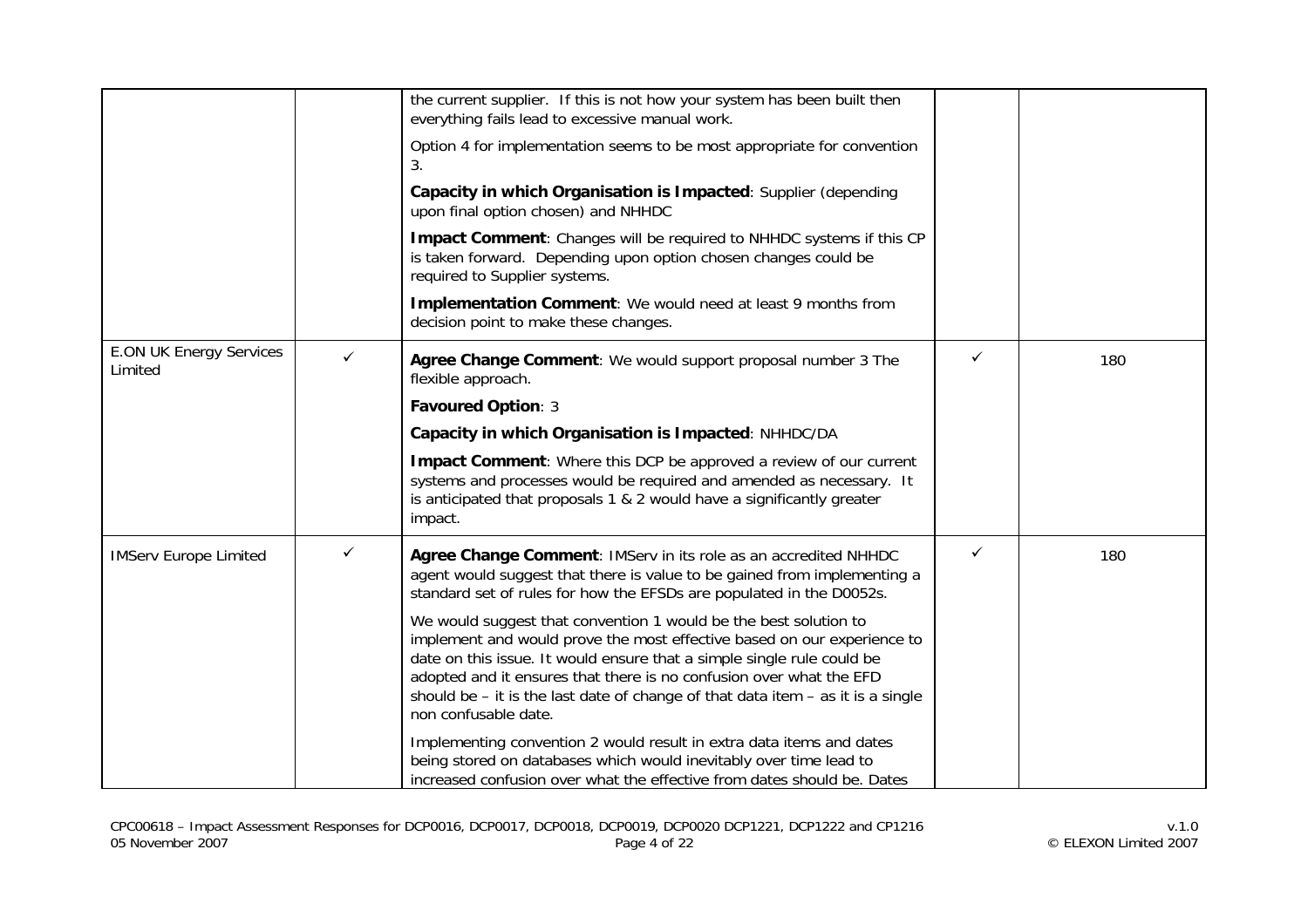|                                                     |              | would have to be lined up to CoS dates and then what happens when CoS<br>events are objected to and backed out? Does this also back out the EFSDs<br>of the settlement data items or do they remain unchanged and then<br>mismatch with the CoS events that they were updated in line with. This<br>would lead to increased confusion.               |   |             |
|-----------------------------------------------------|--------------|------------------------------------------------------------------------------------------------------------------------------------------------------------------------------------------------------------------------------------------------------------------------------------------------------------------------------------------------------|---|-------------|
|                                                     |              | Implementing Option 3 would not improve the situation and leave the<br>issue unaddressed.                                                                                                                                                                                                                                                            |   |             |
|                                                     |              | In terms of the implementation of this then it is felt that options a) "big<br>bang" would be a risky implementation to change all the existing dates<br>especially as a lot of the dates will already be in NHHDA systems and may<br>raise the level of D0023s if not implemented 100% successfully for NM<br>type error codes.                     |   |             |
|                                                     |              | We would suggest an incremental approach to set all dates for all data<br>changes made moving forwards. This will take longer to address the issues<br>but will ensure consistency from the implementation date and gradually<br>reduce the impact of the existing issue with low risk to affecting the<br>existing settled data and existing EFSDs. |   |             |
|                                                     |              | Options c) and d) are considered to be tinkering approaches that will add<br>confusion and ultimately result in the same mismatches occurring as exist<br>with existing processes.                                                                                                                                                                   |   |             |
|                                                     |              | Favoured Option: 1                                                                                                                                                                                                                                                                                                                                   |   |             |
|                                                     |              | Option Comment: This is the only convention that we would support.                                                                                                                                                                                                                                                                                   |   |             |
|                                                     |              | Capacity in which Organisation is Impacted: NHHDC / DA agent                                                                                                                                                                                                                                                                                         |   |             |
|                                                     |              | Impact Comment: We would need to change some of the validation<br>routines in the NHHDC system to improve validation in accordance with<br>the newly established agreed rules.                                                                                                                                                                       |   |             |
| <b>TMA</b>                                          | $\checkmark$ | Favoured Option: 3 and d                                                                                                                                                                                                                                                                                                                             | X |             |
|                                                     |              | <b>Comments:</b> Clear validations rules are paramount for the change to be<br>effective.                                                                                                                                                                                                                                                            |   |             |
| British Energy Power &<br><b>Energy Trading Ltd</b> | $\checkmark$ | Agree Change Comment: BEDL fully support the rationale behind this<br>draft change proposal. Removing confusion in this area will enable the                                                                                                                                                                                                         | X | $\mathbf 0$ |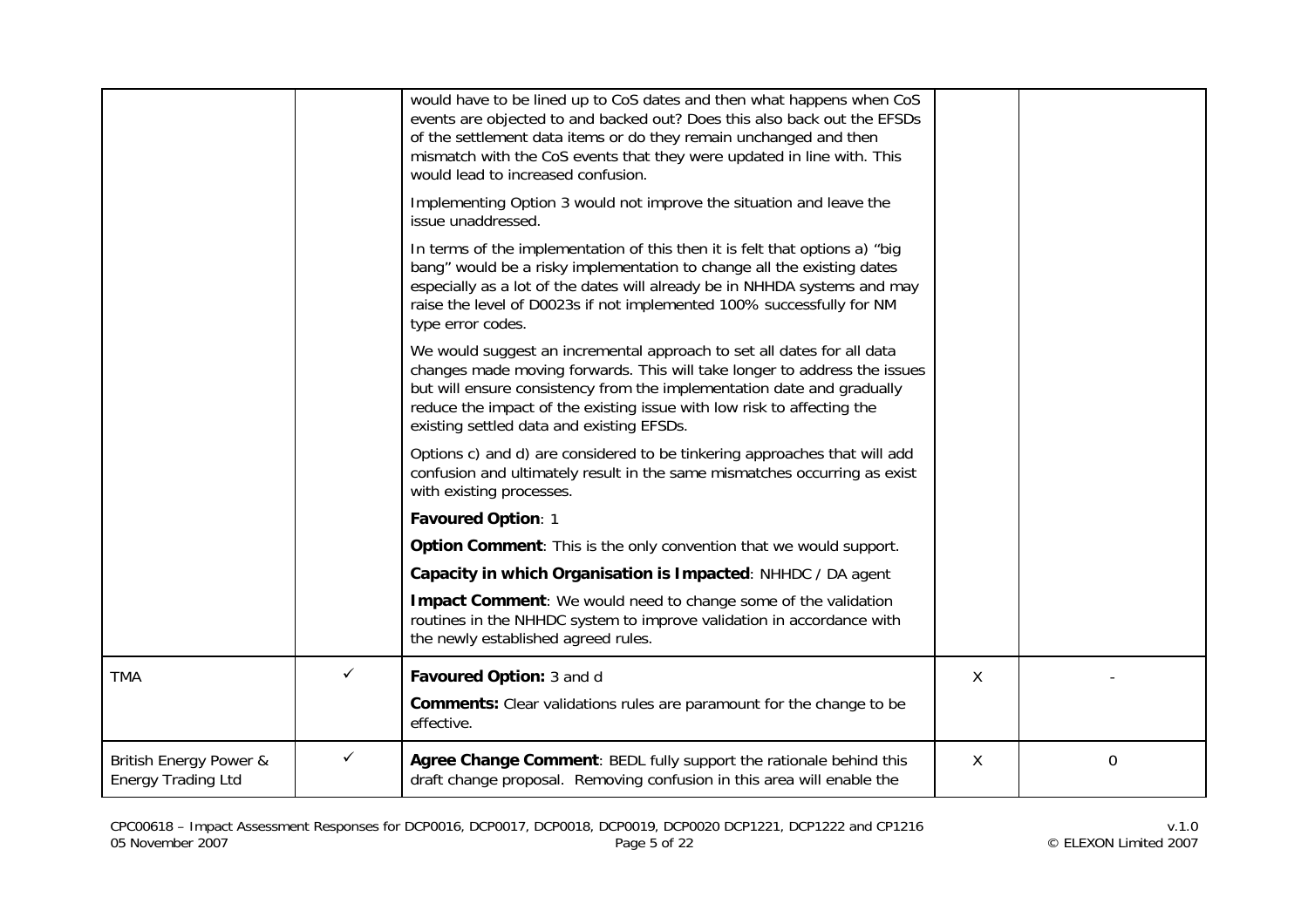|                                                                          |   | resolution of outstanding data irregularities. Having reviewed the<br>suggested conventions and implementation methods, we are in favour of<br>Convention 2: Relate Settlement data to Supplier Registrations and<br>Implementation a: Big Bang.                                                                                                                                                                                                                                                                                                                                                     |              |            |
|--------------------------------------------------------------------------|---|------------------------------------------------------------------------------------------------------------------------------------------------------------------------------------------------------------------------------------------------------------------------------------------------------------------------------------------------------------------------------------------------------------------------------------------------------------------------------------------------------------------------------------------------------------------------------------------------------|--------------|------------|
|                                                                          |   | Convention 2 is consistent with the Supplier Hub principle and clarifies the<br>existing convention that a default EFSD is valid for the D0052. Our<br>concern with convention 1 is that where a number of change of supplier<br>events have taken place, from a MPAS and industry perspective, how could<br>this be correctly unpicked? We do not believe that convention 3 is robust<br>enough and it will not resolve the issue. We support a big bang<br>implementation because it will ensure that the working practice will be<br>carried out by all market participants from a point in time. |              |            |
|                                                                          |   | Favoured Option: Convention 2 with a Big Bang implementation.                                                                                                                                                                                                                                                                                                                                                                                                                                                                                                                                        |              |            |
|                                                                          |   | Impact Comment: No - favoured option only.                                                                                                                                                                                                                                                                                                                                                                                                                                                                                                                                                           |              |            |
|                                                                          |   | Capacity in which organisation is Impacted: Our favoured option will<br>not require any system changes and could be implemented immediately.<br>However, if it is decided that convention 1 is to be applied then a<br>significant change to our systems would be required to allow the<br>acceptance of EFSDs to be prior to our registration date. We anticipate<br>that costs would be high and we would need no less than 12 months to<br>make the necessary changes, test and implement.<br>Implementation Comment: Favoured option only.                                                       |              |            |
| Southern Electric Power                                                  | X | Favoured Option: Flexible convention with D0052 population                                                                                                                                                                                                                                                                                                                                                                                                                                                                                                                                           | $\checkmark$ | 6-9 months |
| Distribution; Keadby<br>Generation Ltd; SSE                              |   | Option Comments: Our options, if this is progressed through.                                                                                                                                                                                                                                                                                                                                                                                                                                                                                                                                         |              |            |
| Energy Supply Ltd; SSE<br>Generation Ltd; and<br>Scottish Hydro-Electric |   | Impact Comment: Changes to our system                                                                                                                                                                                                                                                                                                                                                                                                                                                                                                                                                                |              |            |
|                                                                          |   | <b>Implementation Comment:</b> To allow for our IT change schedule.                                                                                                                                                                                                                                                                                                                                                                                                                                                                                                                                  |              |            |
| Power Distribution Ltd;<br>Medway Power Ltd;                             |   | Other Comments: Whilst we fully support the ultimate objective of this<br>DCP, we question the justification in terms of cost and effort when<br>compared to the level of improvement achievable. We believe that the<br>materiality needs further analysis.                                                                                                                                                                                                                                                                                                                                         |              |            |
|                                                                          |   | The sample used for analysis (pg 5, SVG76/08 paper) would suggest a<br>duplication in volumes and timing issues. On page 6, the rejection                                                                                                                                                                                                                                                                                                                                                                                                                                                            |              |            |

CPC00618 – Impact Assessment Responses for DCP0016, DCP0017, DCP0018, DCP0019, DCP0020 DCP1221, DCP1222 and CP1216 v.1.0 05 November 2007 Page 6 of 22 © ELEXON Limited 2007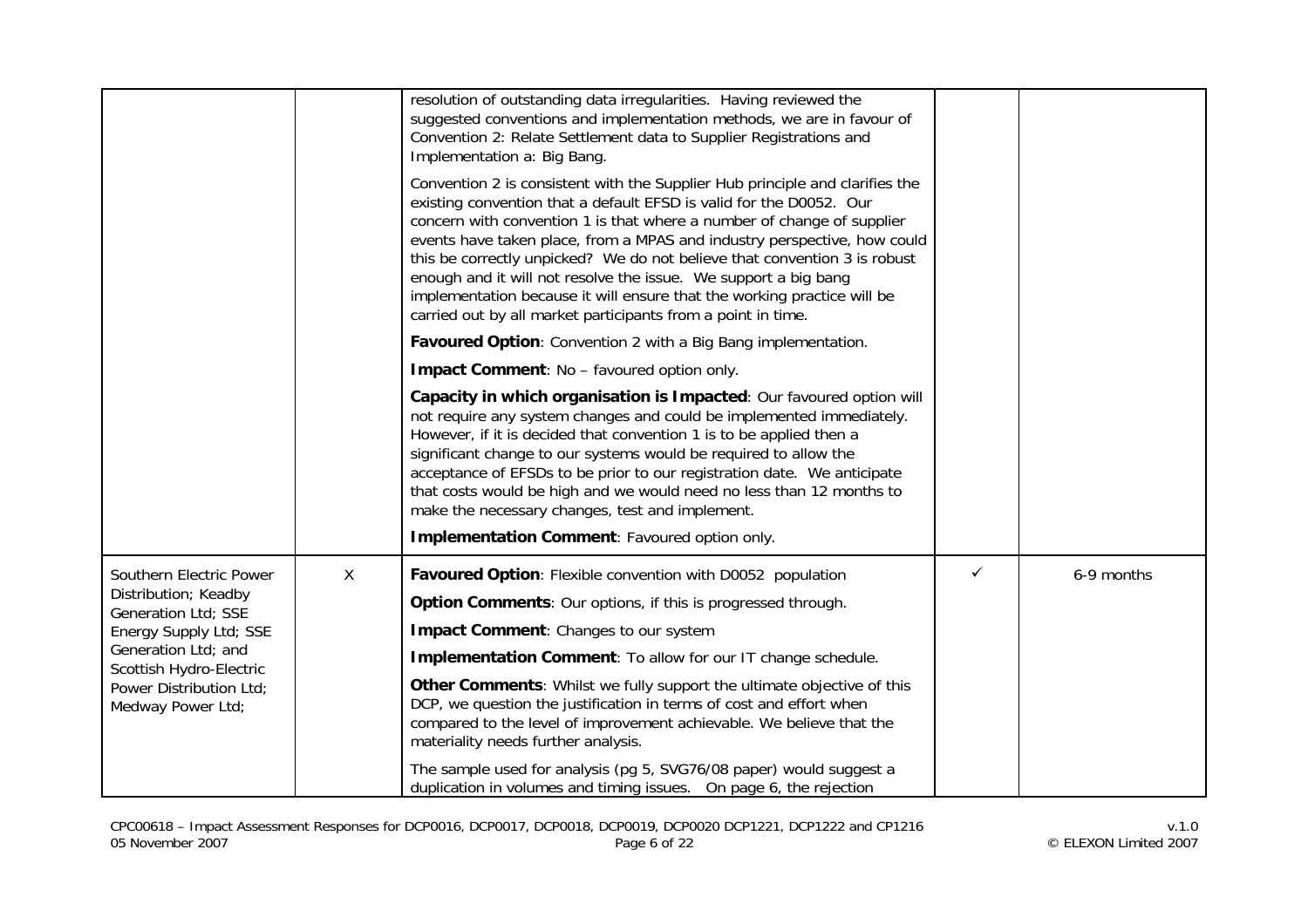|                         | reasons would suggest that there is a need for guidance/ understanding of<br>the reason codes on the D0310. There also appears to be issues between<br>certain parties only.<br>The last paragraph of the Preferred solution in this DCP suggests that the<br>inconsistency in the EFSDs is irrelevant provided the DC removes that<br>validation rule. The validation rule needs to be clarified as we believe that<br>the problem will still exist if there are different permutations of those rules.<br>The largest material error in settlement is the Unmetered supplies. The<br>2007 Auditor's report for the Unmetered supplies implies that the issue of<br>that of EAC mismatch as opposed to EFSDs. Therefore, implementing this<br>change will not necessarily reduce the settlement error in the Unmetered<br>market.<br>We believe that this draft proposal as is, is not fit for purpose and as such<br>should not be progressed to CP. |   |          |
|-------------------------|--------------------------------------------------------------------------------------------------------------------------------------------------------------------------------------------------------------------------------------------------------------------------------------------------------------------------------------------------------------------------------------------------------------------------------------------------------------------------------------------------------------------------------------------------------------------------------------------------------------------------------------------------------------------------------------------------------------------------------------------------------------------------------------------------------------------------------------------------------------------------------------------------------------------------------------------------------|---|----------|
| <b>United Utilities</b> |                                                                                                                                                                                                                                                                                                                                                                                                                                                                                                                                                                                                                                                                                                                                                                                                                                                                                                                                                        |   |          |
| Gemserv Ltd             | Capacity in which Organisation is Impacted: MRA Service Company                                                                                                                                                                                                                                                                                                                                                                                                                                                                                                                                                                                                                                                                                                                                                                                                                                                                                        | ✓ | 2 months |
|                         | Impact Comment: Possible impact on the DTC                                                                                                                                                                                                                                                                                                                                                                                                                                                                                                                                                                                                                                                                                                                                                                                                                                                                                                             |   |          |
|                         | Implementation Comment: Changes implemented in line with<br>MRASCo's release strategy                                                                                                                                                                                                                                                                                                                                                                                                                                                                                                                                                                                                                                                                                                                                                                                                                                                                  |   |          |
|                         | Normally allow 6 months from changes to the DTC. As this is a<br>documentation change only it may be possible to implement the change<br>quicker.                                                                                                                                                                                                                                                                                                                                                                                                                                                                                                                                                                                                                                                                                                                                                                                                      |   |          |
|                         | Other Comments: If this change is implemented in line with the<br>preferred option of creating a rule for the population of the flow then we<br>suggest that it may be worth considering updating to the DTC either by:<br>adding notes to the flow to that effect; or, if the notes are likely to be<br>relatively lengthy (ie more than two or three sentences) then we suggest<br>adding the update to Annex C, where the rules for populating some data<br>flows are stored.                                                                                                                                                                                                                                                                                                                                                                                                                                                                       |   |          |
| RWE npower              | Capacity in Which Organisation is Impacted: Potential impacts on                                                                                                                                                                                                                                                                                                                                                                                                                                                                                                                                                                                                                                                                                                                                                                                                                                                                                       |   |          |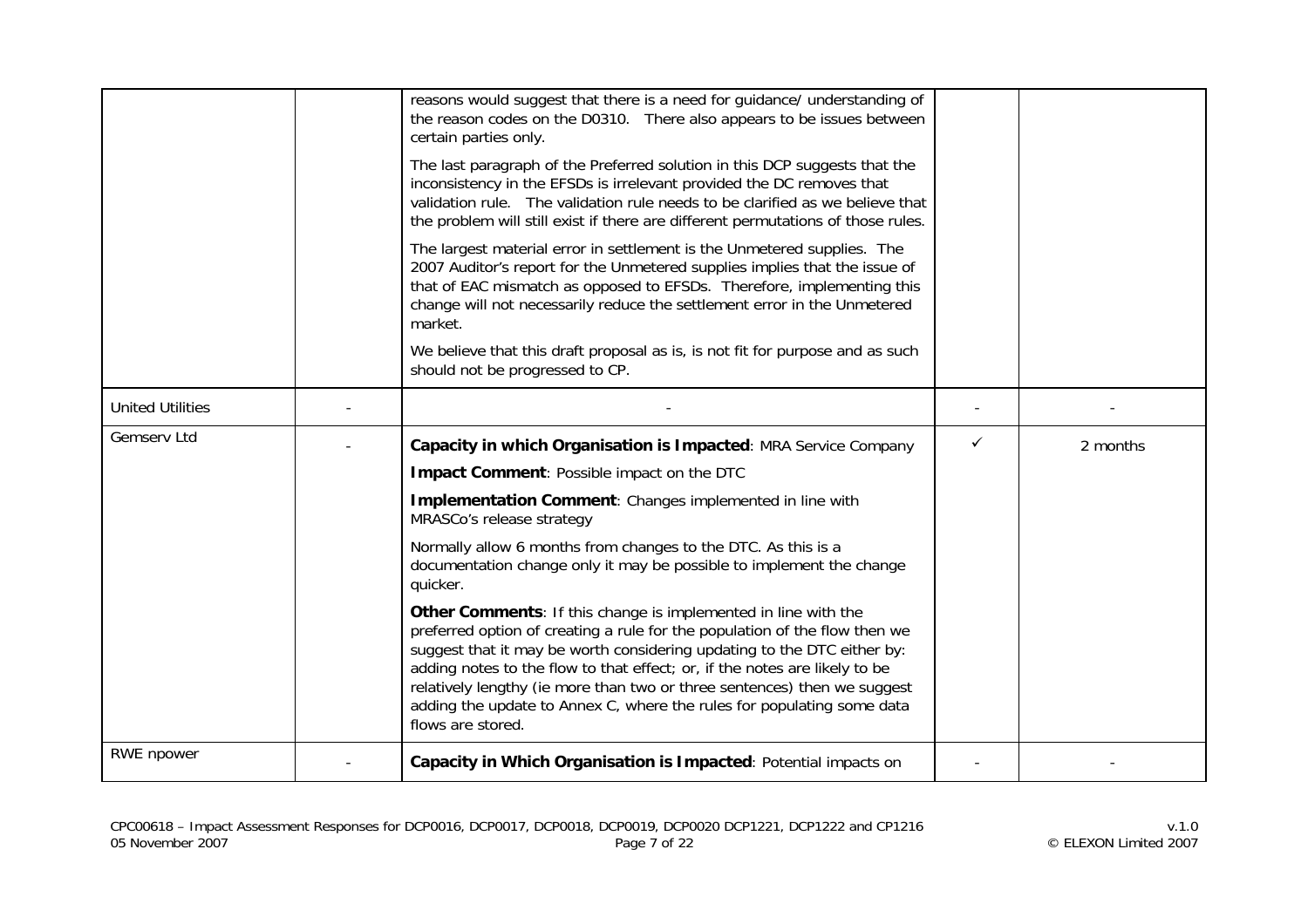| Supplier or NHHDC systems dependent on option progressed.                                                                                                                                                                                                                             |  |
|---------------------------------------------------------------------------------------------------------------------------------------------------------------------------------------------------------------------------------------------------------------------------------------|--|
| <b>Implementation Comment:</b> At this stage we are unable to provide a<br>definitive answer but it is expected that should there be any system<br>changes as a result of the eventual approved red-lined changes then this<br>would require at least 6 months implementation notice. |  |
| Other Comments: Comments regarding the implementation options:                                                                                                                                                                                                                        |  |
| Big Bang                                                                                                                                                                                                                                                                              |  |
| What would happen to those 'work in progress' MPANs that are going<br>through for example a CoS event, CoA event, New Connection, Meter<br>Exchanges etc.- analysis would need to be carried out to understand how<br>the proposed option would impact these events.                  |  |
| Incremental                                                                                                                                                                                                                                                                           |  |
| In this instance what would happen if only the Profile Class changes?<br>What will happen to the dates for SSC SCON, MC EFSD, GSP etc in the<br>D0052?                                                                                                                                |  |
| D0052 population                                                                                                                                                                                                                                                                      |  |
| This approach could potentially impact upon CoA events and the effective<br>from dates contained in the D0152 for the new NHHDC.                                                                                                                                                      |  |
| D0052 Validation                                                                                                                                                                                                                                                                      |  |
| How would this implementation method work? We believe more clarity is<br>required in the CP around this proposal. We would also like to add that<br>there are no time scales referenced in the solution.                                                                              |  |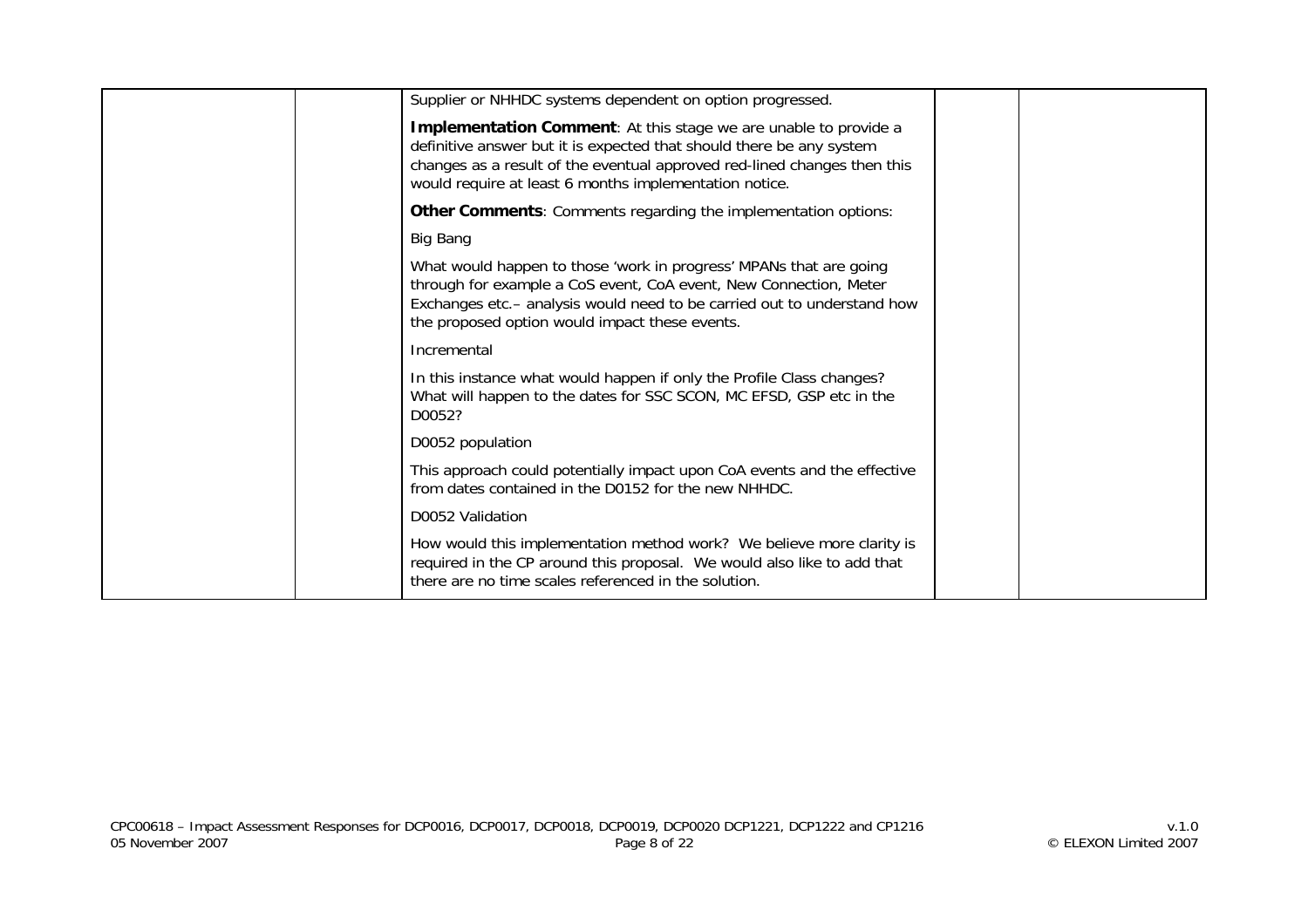### DCP0017 - Inconsistencies within the CDCA Service Description and URS

| Organisation                                                                                                                                                                                       | Agreement<br>$(\checkmark\chi)$ | <b>Comments</b>                                                                                                                                                                                                                                                                                                                                                                       | Impact<br>$(\sqrt{x})$ | <b>Days Required to</b><br><b>Implement</b> |
|----------------------------------------------------------------------------------------------------------------------------------------------------------------------------------------------------|---------------------------------|---------------------------------------------------------------------------------------------------------------------------------------------------------------------------------------------------------------------------------------------------------------------------------------------------------------------------------------------------------------------------------------|------------------------|---------------------------------------------|
| ScottishPower Energy<br>Management Ltd.<br><b>ScottishPower Generation</b><br>Ltd.<br>ScottishPower Energy<br>Retail Ltd.<br>SP Manweb plc.<br>SP Transmission Ltd.<br>SP Distribution Ltd         | ✓                               |                                                                                                                                                                                                                                                                                                                                                                                       | X                      | $\overline{0}$                              |
| <b>EDF Energy</b>                                                                                                                                                                                  | ✓                               |                                                                                                                                                                                                                                                                                                                                                                                       | X                      |                                             |
| Southern Electric Power<br>Distribution; Keadby<br>Generation Ltd; SSE<br>Energy Supply Ltd; SSE<br>Generation Ltd; and<br>Scottish Hydro-Electric<br>Power Distribution Ltd;<br>Medway Power Ltd; | ✓                               | Issue 34 - assume reference of CDCA-1037 is the Estimated Data<br>Notification.                                                                                                                                                                                                                                                                                                       | X                      | $\mathbf 0$                                 |
| <b>TMA</b>                                                                                                                                                                                         | ✓                               |                                                                                                                                                                                                                                                                                                                                                                                       | X                      |                                             |
| British Energy Power &<br><b>Energy Trading Ltd</b>                                                                                                                                                | ✓                               | Agree Change Comment: Agree subject to comments below being<br>resolved<br>Other Comments: Issue 11 makes reference to 'UTC', whereas Issue 12<br>states that references to 'Universal Time Clock' should be amended to 'Co-<br>ordinated Universal Time', which is inconsistent. If the latter is correct,<br>Issue 11 should refer to 'CUT@ which may need to be defined, otherwise | X                      |                                             |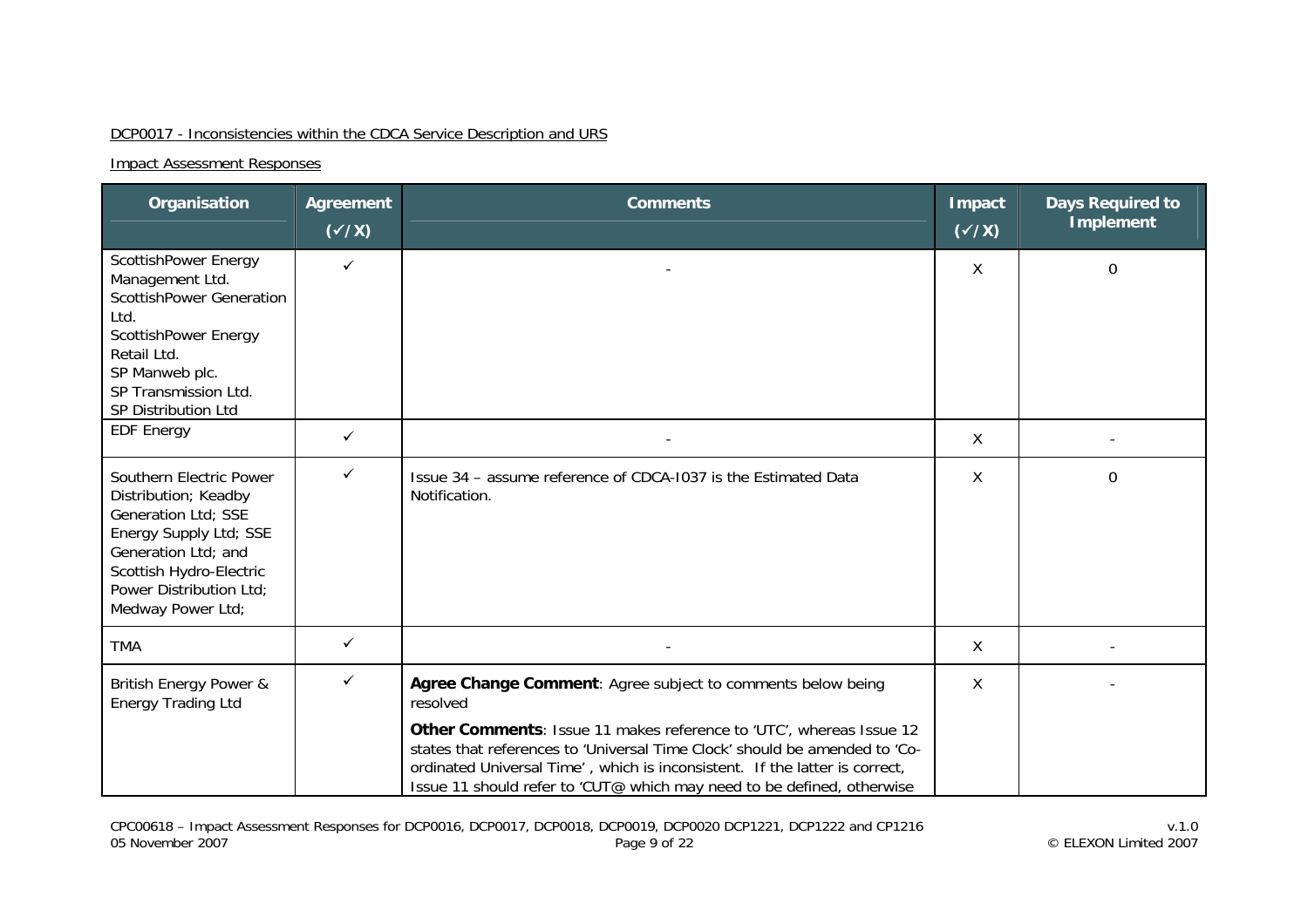|                                           |   | issue 12 should be deleted. |                           |                          |
|-------------------------------------------|---|-----------------------------|---------------------------|--------------------------|
| RWE npower                                |   |                             |                           |                          |
| <b>United Utilities</b>                   | - | $\overline{\phantom{a}}$    | $\overline{\phantom{0}}$  | $\overline{\phantom{a}}$ |
| Gemserv Ltd                               |   | $\overline{\phantom{0}}$    | $\checkmark$<br>$\Lambda$ |                          |
| CE Electric UK                            |   |                             | ν<br>∧                    |                          |
| <b>E.ON UK Energy Services</b><br>Limited |   | $\overline{\phantom{0}}$    | $\lambda$                 |                          |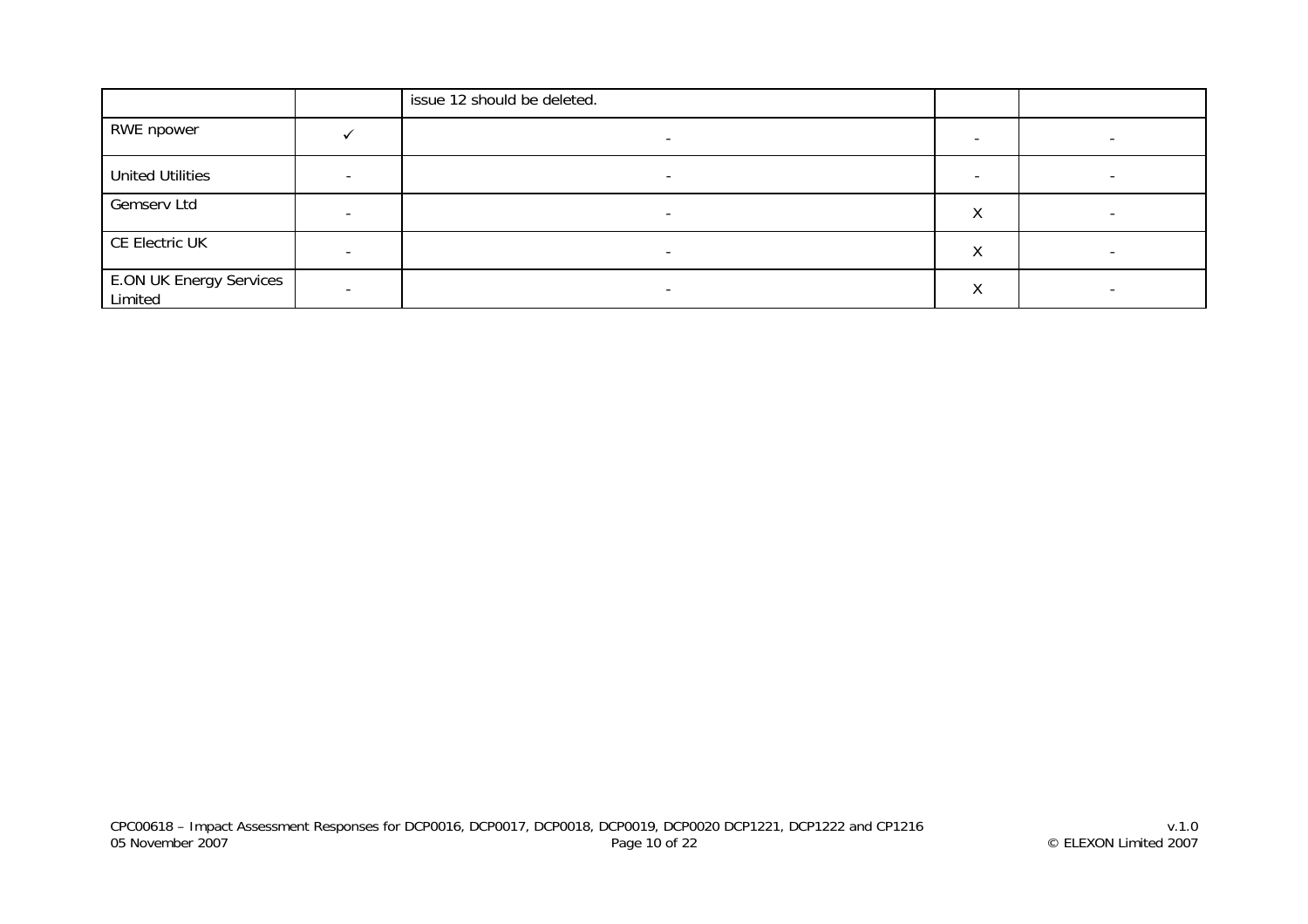#### DCP0018 - Inconsistencies within the BMRA Service Description

| Organisation                                                                                                                                                                                       | Agreement<br>$(\checkmark/\checkmark)$ | <b>Comments</b>          | <b>Impact</b><br>$(\checkmark$ /X) | <b>Days Required to</b><br><b>Implement</b> |
|----------------------------------------------------------------------------------------------------------------------------------------------------------------------------------------------------|----------------------------------------|--------------------------|------------------------------------|---------------------------------------------|
| ScottishPower Energy<br>Management Ltd.<br><b>ScottishPower Generation</b><br>Ltd.<br>ScottishPower Energy<br>Retail Ltd.<br>SP Manweb plc.<br>SP Transmission Ltd.<br>SP Distribution Ltd         | $\checkmark$                           | $\overline{\phantom{a}}$ | X                                  | $\mathbf 0$                                 |
| <b>EDF Energy</b>                                                                                                                                                                                  | $\checkmark$                           | $\overline{\phantom{a}}$ | $\mathsf{X}$                       |                                             |
| Southern Electric Power<br>Distribution; Keadby<br>Generation Ltd; SSE<br>Energy Supply Ltd; SSE<br>Generation Ltd; and<br>Scottish Hydro-Electric<br>Power Distribution Ltd;<br>Medway Power Ltd; | $\checkmark$                           |                          | X                                  | $\mathbf 0$                                 |
| <b>TMA</b>                                                                                                                                                                                         | $\checkmark$                           |                          | X                                  |                                             |
| RWE npower                                                                                                                                                                                         | $\checkmark$                           | $\overline{\phantom{a}}$ | $\overline{\phantom{a}}$           |                                             |
| <b>United Utilities</b>                                                                                                                                                                            |                                        | $\overline{\phantom{a}}$ | $\overline{\phantom{a}}$           |                                             |
| Gemserv Ltd                                                                                                                                                                                        | $\overline{\phantom{a}}$               | $\overline{\phantom{a}}$ | X                                  | $\overline{\phantom{a}}$                    |
| CE Electric UK                                                                                                                                                                                     |                                        |                          | $\sf X$                            |                                             |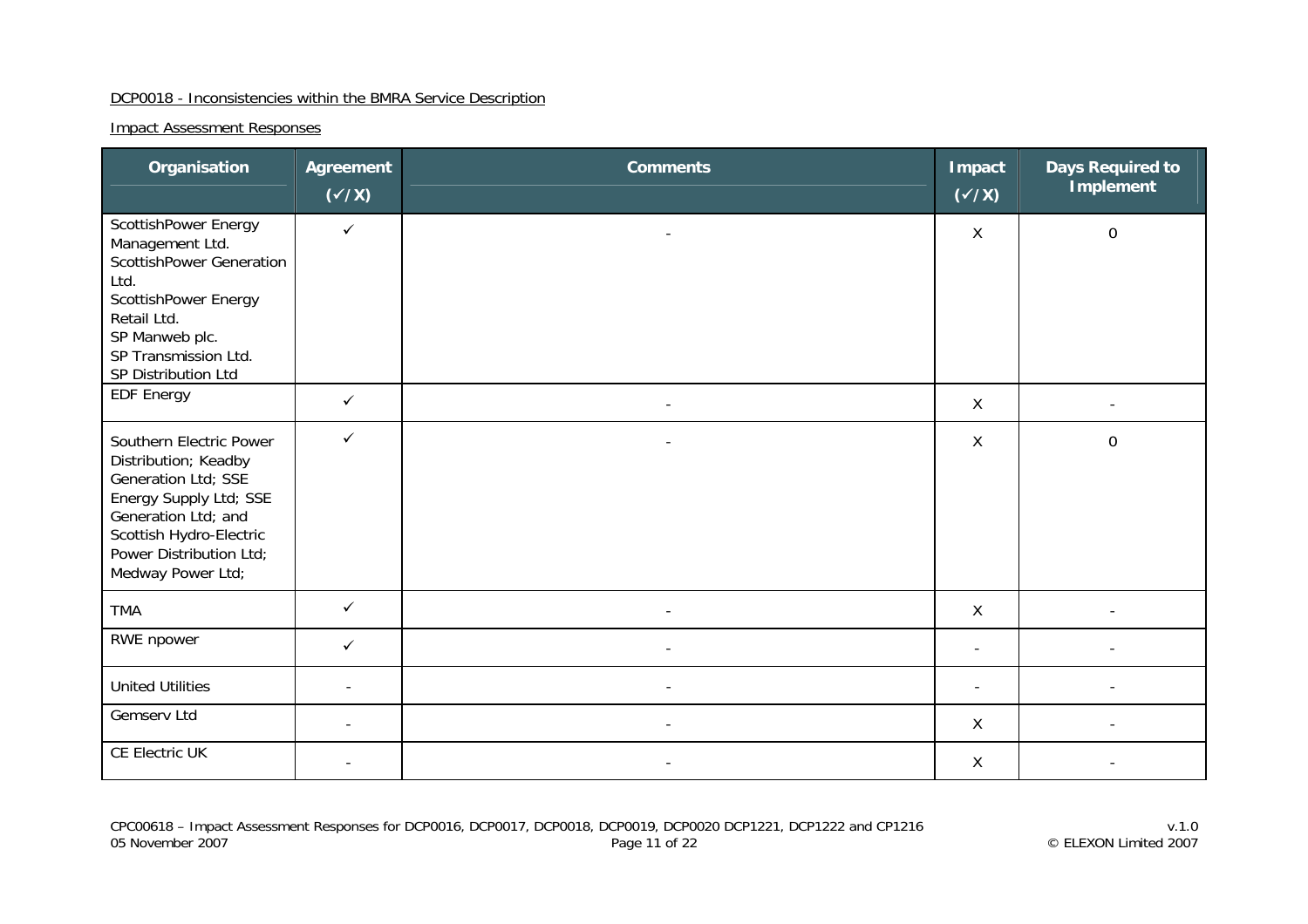| <b>E.ON UK Energy Services</b><br>Limited           |  |  |
|-----------------------------------------------------|--|--|
| British Energy Power &<br><b>Energy Trading Ltd</b> |  |  |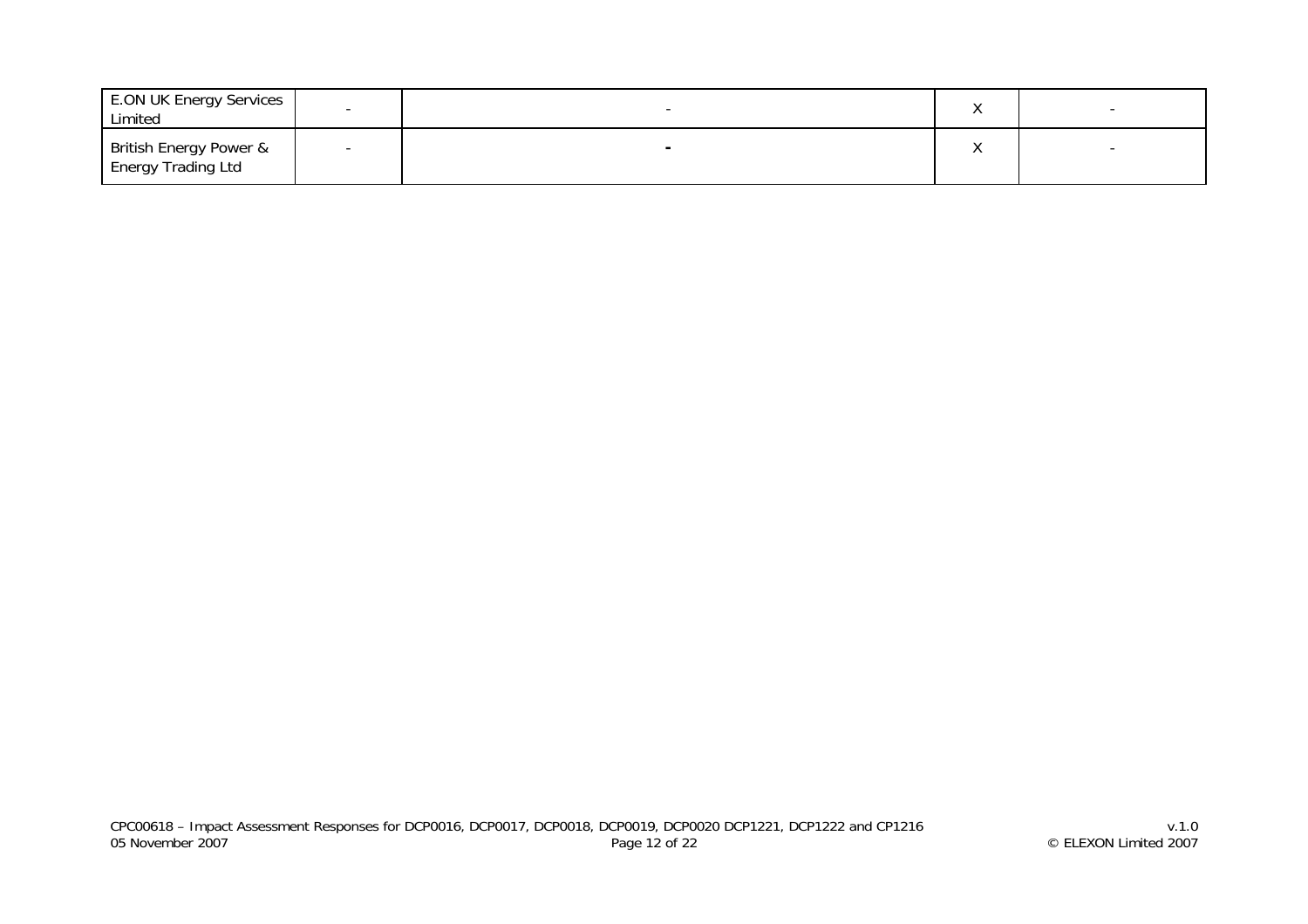#### DCP0019 - Inconsistencies within the ECVAA Service Description

| Organisation                                                                                                                                                                                       | Agreement<br>$(\checkmark/\checkmark)$ | <b>Comments</b>          | <b>Impact</b><br>$(\checkmark\prime\checkmark)$ | <b>Days Required to</b><br><b>Implement</b> |
|----------------------------------------------------------------------------------------------------------------------------------------------------------------------------------------------------|----------------------------------------|--------------------------|-------------------------------------------------|---------------------------------------------|
| ScottishPower Energy<br>Management Ltd.<br><b>ScottishPower Generation</b><br>Ltd.<br>ScottishPower Energy<br>Retail Ltd.<br>SP Manweb plc.<br>SP Transmission Ltd.<br>SP Distribution Ltd         | $\checkmark$                           |                          | X                                               | $\mathbf 0$                                 |
| <b>EDF Energy</b>                                                                                                                                                                                  | $\checkmark$                           | $\overline{\phantom{a}}$ | $\mathsf{X}$                                    |                                             |
| Southern Electric Power<br>Distribution; Keadby<br>Generation Ltd; SSE<br>Energy Supply Ltd; SSE<br>Generation Ltd; and<br>Scottish Hydro-Electric<br>Power Distribution Ltd;<br>Medway Power Ltd; | $\checkmark$                           |                          | X                                               | $\mathbf 0$                                 |
| RWE npower                                                                                                                                                                                         | $\checkmark$                           |                          |                                                 |                                             |
| <b>United Utilities</b>                                                                                                                                                                            |                                        |                          | ÷,                                              |                                             |
| Gemserv Ltd                                                                                                                                                                                        |                                        | $\overline{\phantom{a}}$ | X                                               |                                             |
| CE Electric UK                                                                                                                                                                                     |                                        | $\overline{a}$           | $\blacksquare$                                  |                                             |
| <b>E.ON UK Energy Services</b><br>Limited                                                                                                                                                          |                                        |                          | $\mathsf{X}$                                    |                                             |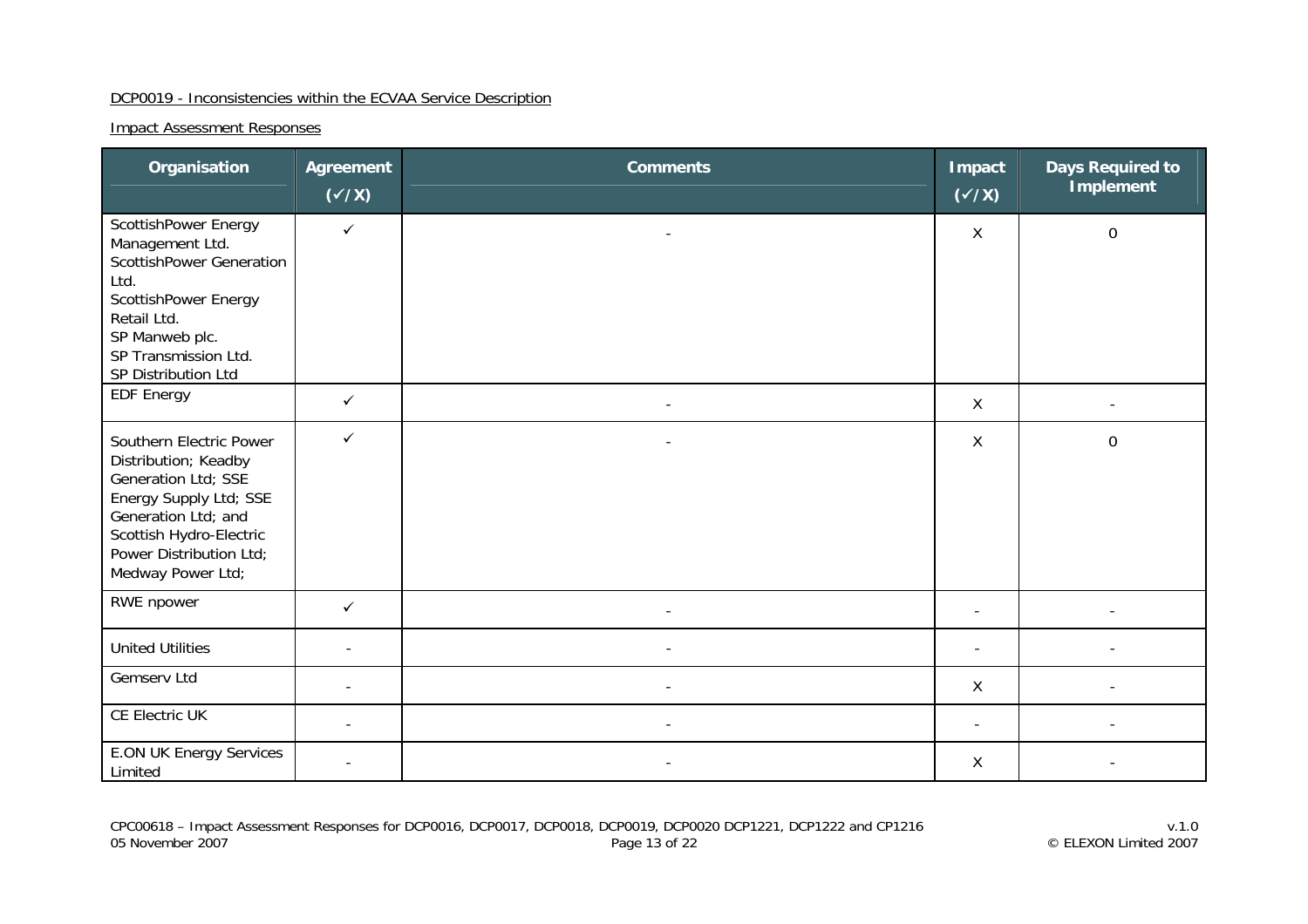| TMA                                          |                          |  |
|----------------------------------------------|--------------------------|--|
| British Energy Power &<br>Energy Trading Ltd | $\overline{\phantom{a}}$ |  |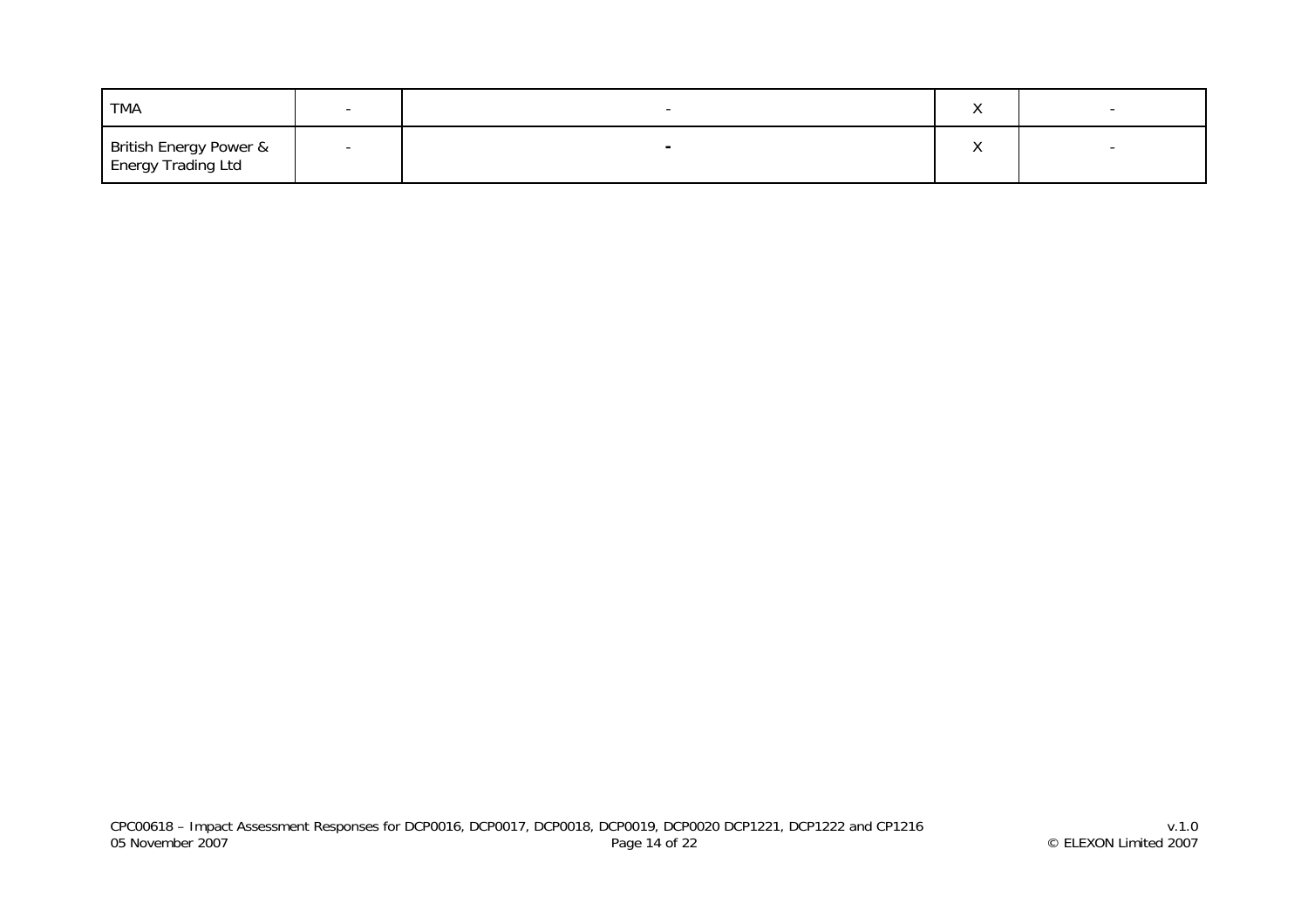#### DCP0020 - Inconsistencies within the SAA Service Description and URS

| Organisation                                                                                                                                                                                       | <b>Agreement</b><br>$(\checkmark\chi)$ | <b>Comments</b>                                                                                                                                                                                                                                                                                                                                                                                          | Impact<br>$(\checkmark\prime\checkmark)$ | <b>Days Required to</b><br><b>Implement</b> |
|----------------------------------------------------------------------------------------------------------------------------------------------------------------------------------------------------|----------------------------------------|----------------------------------------------------------------------------------------------------------------------------------------------------------------------------------------------------------------------------------------------------------------------------------------------------------------------------------------------------------------------------------------------------------|------------------------------------------|---------------------------------------------|
| ScottishPower Energy<br>Management Ltd.<br><b>ScottishPower Generation</b><br>Ltd.<br>ScottishPower Energy<br>Retail Ltd.<br>SP Manweb plc.<br>SP Transmission Ltd.<br>SP Distribution Ltd         | $\checkmark$                           |                                                                                                                                                                                                                                                                                                                                                                                                          | X                                        | $\mathbf 0$                                 |
| <b>EDF Energy</b>                                                                                                                                                                                  | ✓                                      |                                                                                                                                                                                                                                                                                                                                                                                                          | $\sf X$                                  |                                             |
| Southern Electric Power<br>Distribution; Keadby<br>Generation Ltd; SSE<br>Energy Supply Ltd; SSE<br>Generation Ltd; and<br>Scottish Hydro-Electric<br>Power Distribution Ltd;<br>Medway Power Ltd; | $\checkmark$                           |                                                                                                                                                                                                                                                                                                                                                                                                          | $\mathsf{X}$                             | $\Omega$                                    |
| British Energy Power &<br><b>Energy Trading Ltd</b>                                                                                                                                                | $\checkmark$                           | Agree Change Comment: Agree subject to comments below being<br>resolved<br><b>Other Comments:</b>                                                                                                                                                                                                                                                                                                        | X                                        |                                             |
|                                                                                                                                                                                                    |                                        | Issue 10 suggests a global change from 'System Operator' to<br>'Transmission Company'. This is incorrect. There are three<br>Transmission Companies (owners), one each for E&W, S Scotland and N<br>Scotland, but only one System Operator. The interface with SAA is with<br>the System Operator not the Transmission Company; the System<br>Operator has the interface with each Transmission Company. |                                          |                                             |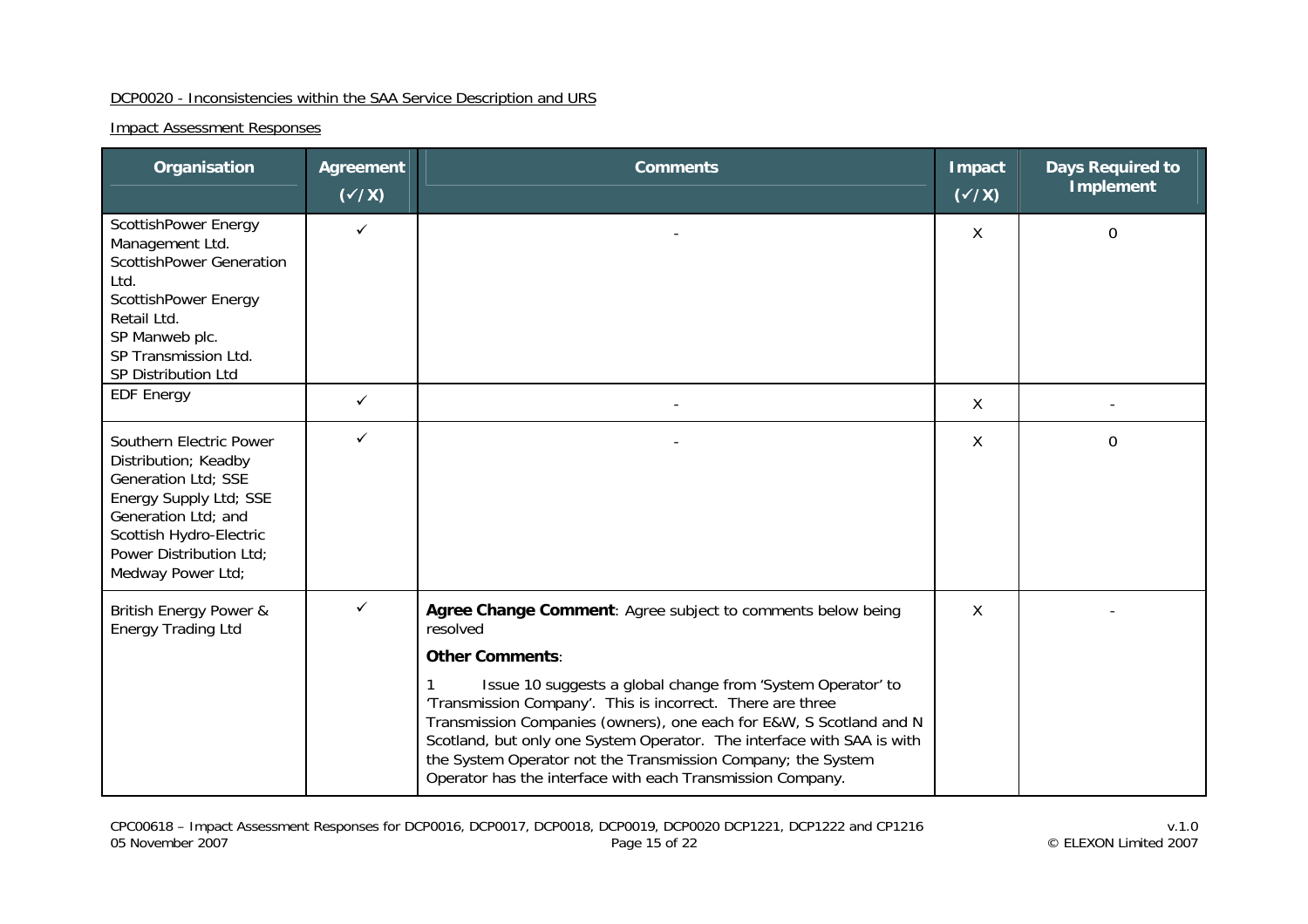|                                           | Issues 24 and 25 both make references to actions placed upon<br>$\overline{2}$<br>the Transmission Company. In both cases this should be the System<br>Operator. |   |                          |
|-------------------------------------------|------------------------------------------------------------------------------------------------------------------------------------------------------------------|---|--------------------------|
| RWE npower                                |                                                                                                                                                                  |   |                          |
| <b>United Utilities</b>                   |                                                                                                                                                                  |   |                          |
| Gemserv Ltd                               | $\overline{\phantom{a}}$                                                                                                                                         | Χ | $\overline{\phantom{0}}$ |
| CE Electric UK                            |                                                                                                                                                                  |   |                          |
| <b>E.ON UK Energy Services</b><br>Limited |                                                                                                                                                                  | Χ |                          |
| TMA                                       |                                                                                                                                                                  | Χ |                          |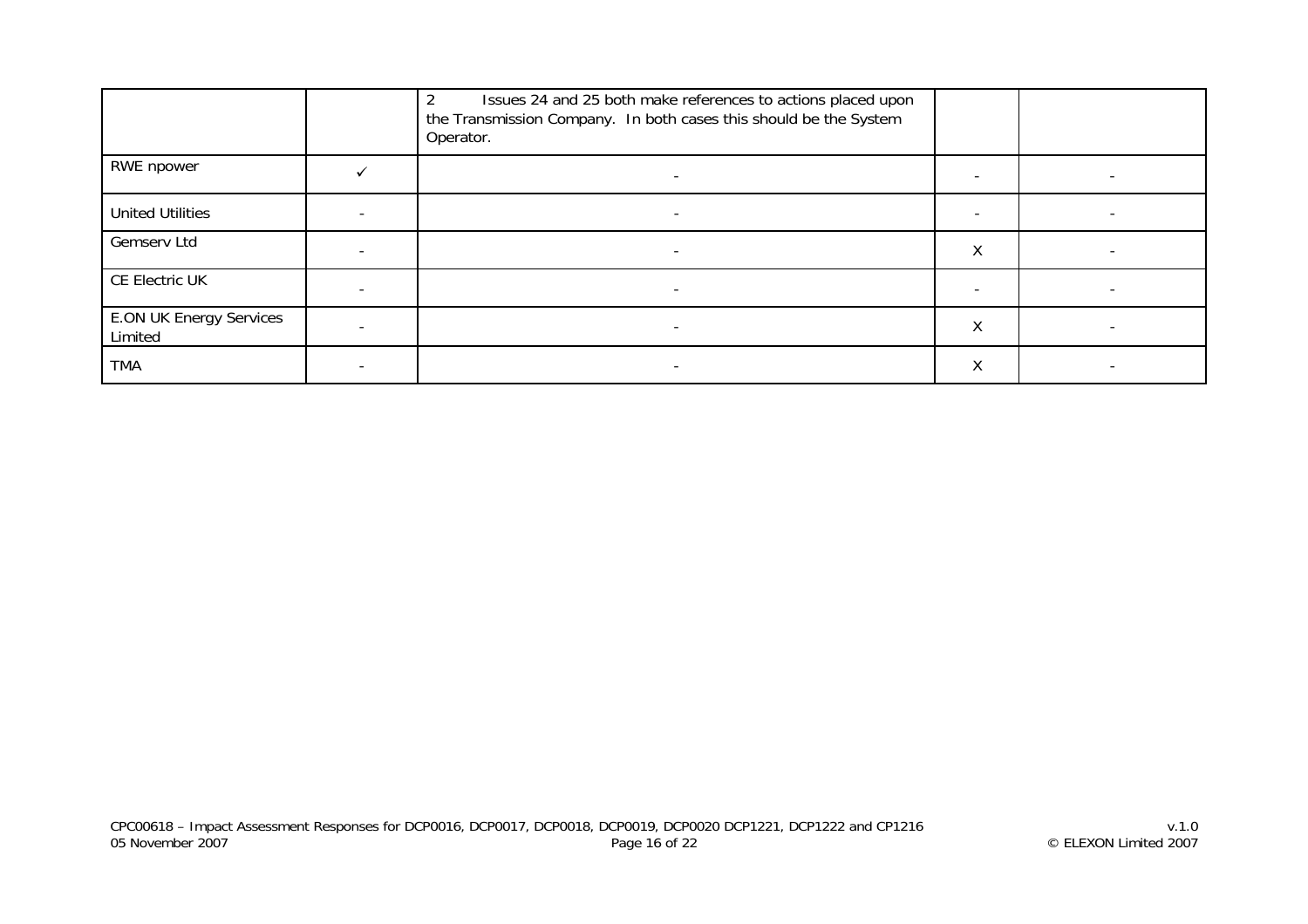## DCP0021 - Inconsistencies within the Code Subsidiary Documents regarding Business Requirements

| Organisation                                                                                                                                                                                       | <b>Agreement</b><br>$(\sqrt{x})$ | <b>Comments</b>                                                                                                                                                                                                                                                                                                                                                                                                                                    | <b>Impact</b><br>$(\sqrt{x})$ | <b>Days Required to</b><br><b>Implement</b> |
|----------------------------------------------------------------------------------------------------------------------------------------------------------------------------------------------------|----------------------------------|----------------------------------------------------------------------------------------------------------------------------------------------------------------------------------------------------------------------------------------------------------------------------------------------------------------------------------------------------------------------------------------------------------------------------------------------------|-------------------------------|---------------------------------------------|
| ScottishPower Energy<br>Management Ltd.<br>ScottishPower<br>Generation Ltd.<br>ScottishPower Energy<br>Retail Ltd.<br>SP Manweb plc.<br>SP Transmission Ltd.<br>SP Distribution Ltd                | $\checkmark$                     |                                                                                                                                                                                                                                                                                                                                                                                                                                                    | X                             | 0                                           |
| <b>EDF Energy</b>                                                                                                                                                                                  | $\checkmark$                     |                                                                                                                                                                                                                                                                                                                                                                                                                                                    | $\sf X$                       |                                             |
| Southern Electric Power<br>Distribution; Keadby<br>Generation Ltd; SSE<br>Energy Supply Ltd; SSE<br>Generation Ltd; and<br>Scottish Hydro-Electric<br>Power Distribution Ltd;<br>Medway Power Ltd; | $\checkmark$                     |                                                                                                                                                                                                                                                                                                                                                                                                                                                    | X                             | $\Omega$                                    |
| British Energy Power &<br><b>Energy Trading Ltd</b>                                                                                                                                                | $\checkmark$                     | Agree Change Comment: Agree subject to comments below being<br>resolved<br>Other Comments: Issue 45 suggests a global change of references to<br>'System Operator' should be changed to 'Transmission Company'. This is<br>incorrect. There are three Transmission Companies (owners), one each<br>for E&W, S Scotland and N Scotland, but only one System Operator. The<br>System Operator is the provider of data, not the Transmission Company. | X                             |                                             |
| <b>RWE</b> npower                                                                                                                                                                                  | $\checkmark$                     |                                                                                                                                                                                                                                                                                                                                                                                                                                                    |                               |                                             |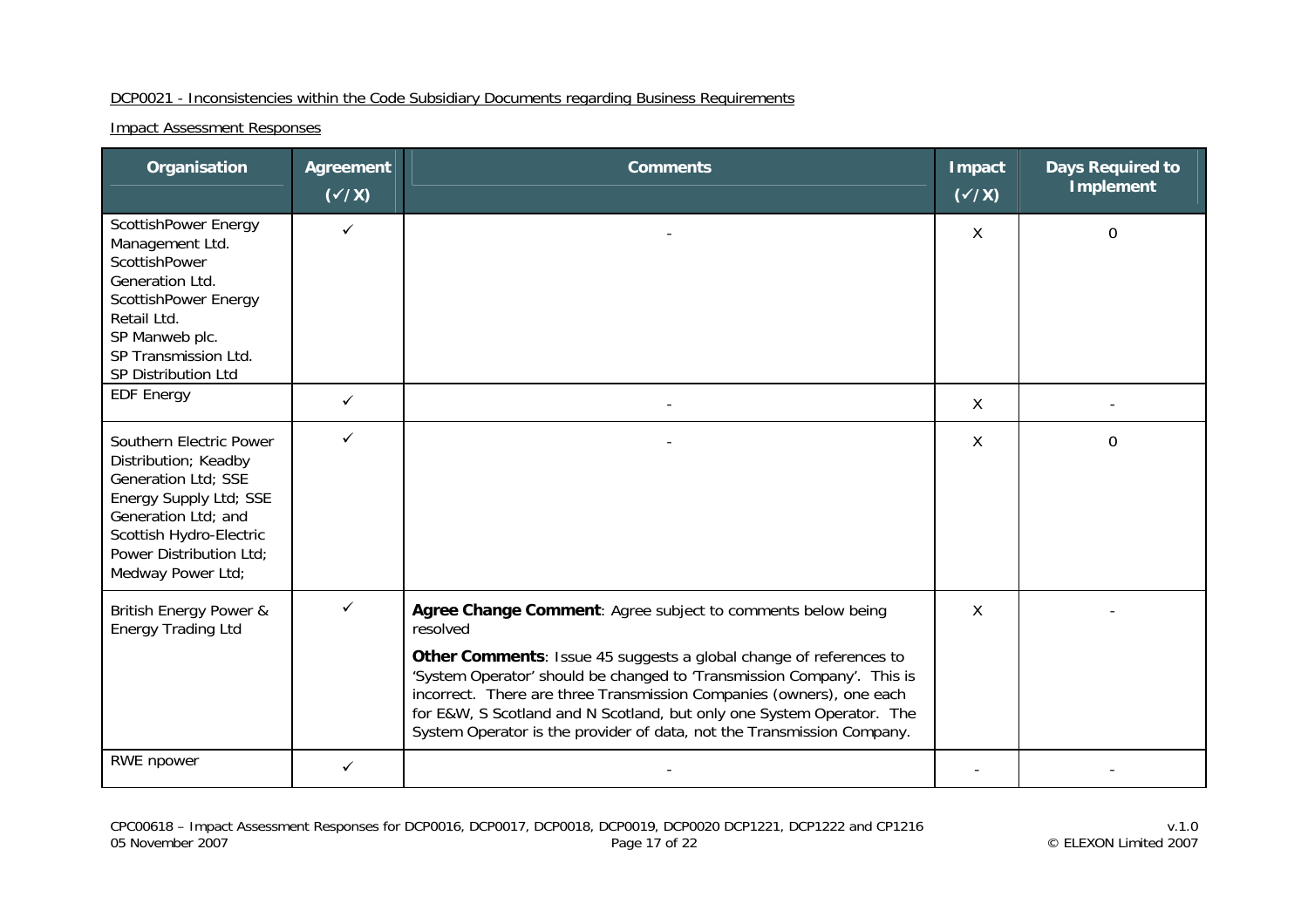| <b>United Utilities</b> |  |   |  |
|-------------------------|--|---|--|
| Gemserv Ltd             |  |   |  |
| CE Electric UK          |  |   |  |
| E.ON UK Energy Services |  | ◠ |  |
| <b>TMA</b>              |  |   |  |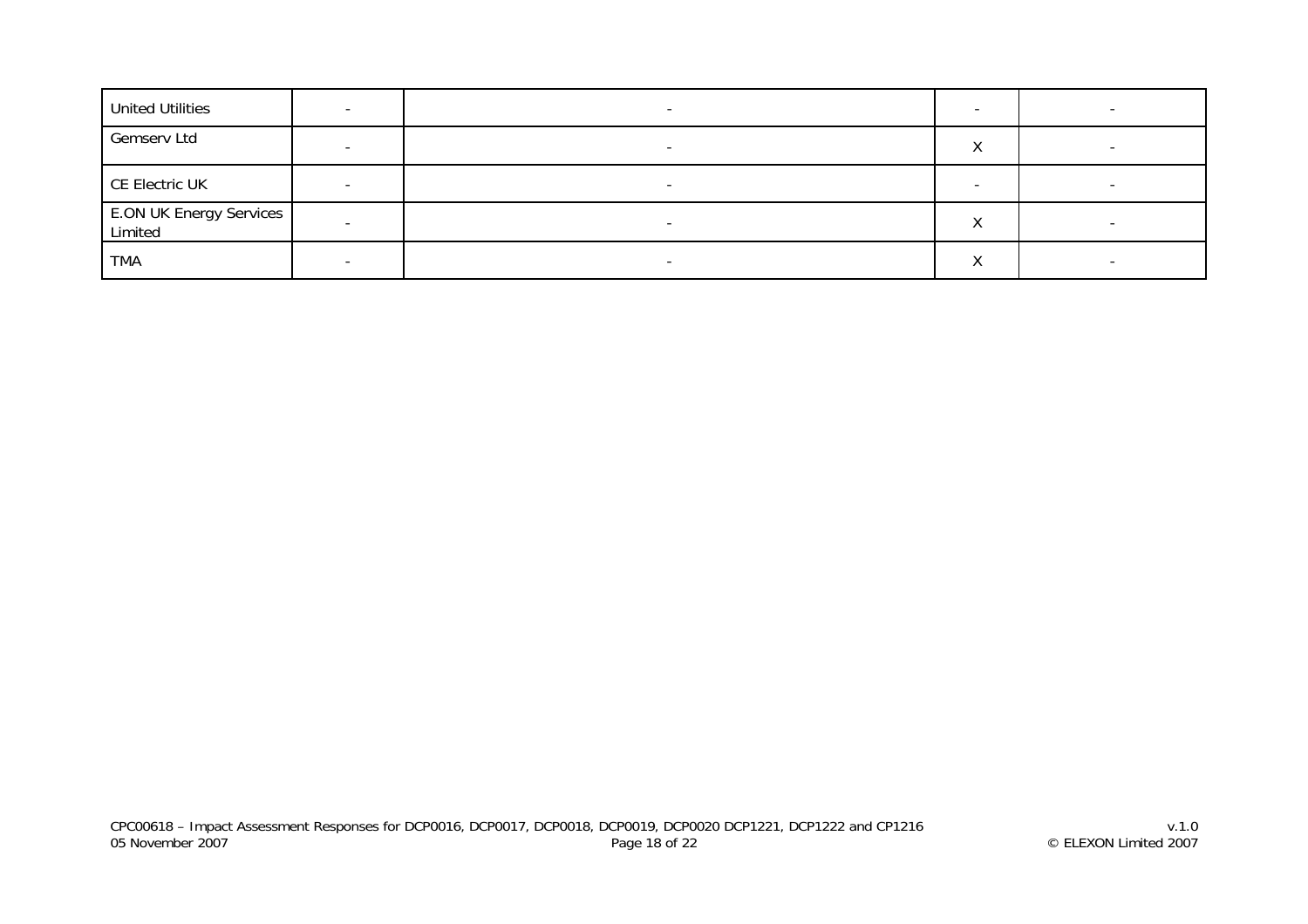#### DCP0022 - New Service Description for the SVAA

| Organisation                                                                                                                                                                                       | <b>Agreement</b><br>$(\checkmark$ /X) | <b>Comments</b>                       | <b>Impact</b><br>$(\checkmark/\checkmark)$ | <b>Days Required to</b><br><b>Implement</b> |
|----------------------------------------------------------------------------------------------------------------------------------------------------------------------------------------------------|---------------------------------------|---------------------------------------|--------------------------------------------|---------------------------------------------|
| ScottishPower Energy<br>Management Ltd.<br>ScottishPower<br>Generation Ltd.<br>ScottishPower Energy<br>Retail Ltd.<br>SP Manweb plc.<br>SP Transmission Ltd.<br>SP Distribution Ltd                | $\checkmark$                          | Impact Comment: Document changes only | X                                          | $\mathbf 0$                                 |
| <b>EDF Energy</b>                                                                                                                                                                                  | $\checkmark$                          | $\overline{\phantom{a}}$              | X                                          |                                             |
| Southern Electric Power<br>Distribution; Keadby<br>Generation Ltd; SSE<br>Energy Supply Ltd; SSE<br>Generation Ltd; and<br>Scottish Hydro-Electric<br>Power Distribution Ltd;<br>Medway Power Ltd; | $\checkmark$                          |                                       | $\mathsf{X}$                               | $\mathbf 0$                                 |
| RWE npower                                                                                                                                                                                         | ✓                                     |                                       |                                            |                                             |
| <b>United Utilities</b>                                                                                                                                                                            |                                       |                                       |                                            |                                             |
| Gemserv Ltd                                                                                                                                                                                        |                                       |                                       | X                                          |                                             |
| CE Electric UK                                                                                                                                                                                     |                                       |                                       |                                            |                                             |
| <b>E.ON UK Energy Services</b><br>Limited                                                                                                                                                          |                                       |                                       | X                                          |                                             |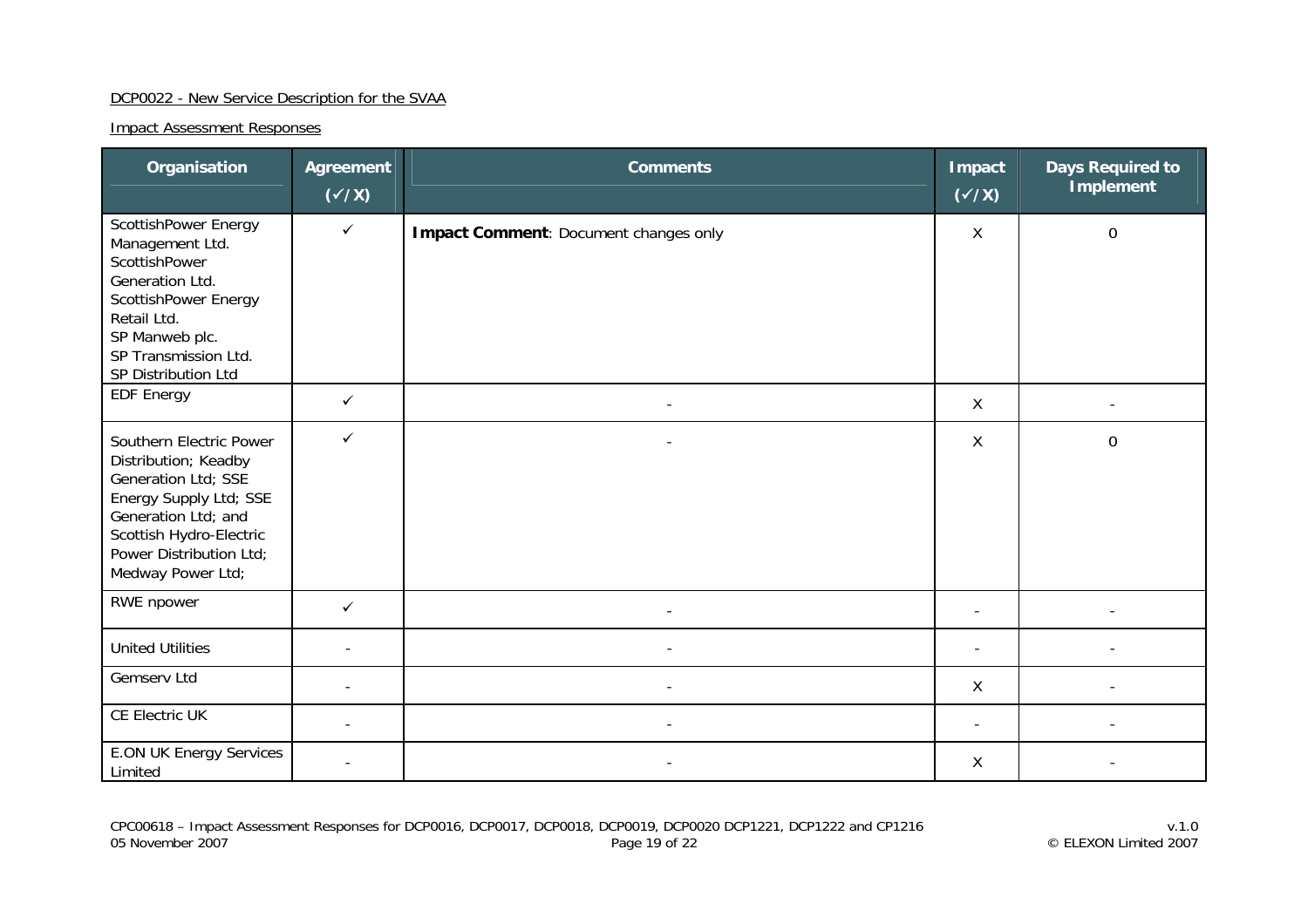| TMA                                                      |  | $\lambda$ |  |
|----------------------------------------------------------|--|-----------|--|
| <b>British Energy Power &amp;<br/>Energy Trading Ltd</b> |  |           |  |

#### Comments on redline text

| No. | <b>Organisation</b>                                                                                                                                                               | <b>Section</b>                                                                | Comment                                                                                                                                                                                                                                                                                                                                                                                                                                                    |
|-----|-----------------------------------------------------------------------------------------------------------------------------------------------------------------------------------|-------------------------------------------------------------------------------|------------------------------------------------------------------------------------------------------------------------------------------------------------------------------------------------------------------------------------------------------------------------------------------------------------------------------------------------------------------------------------------------------------------------------------------------------------|
|     | ScottishPower Energy Management Ltd.<br>ScottishPower Generation Ltd.<br>ScottishPower Energy Retail Ltd.<br>SP Manweb plc.<br>SP Transmission Ltd.<br><b>SP Distribution Ltd</b> | Document:<br>SVAA<br>Service<br>Description<br>Location:<br>Appendices<br>7.1 | In the first table in Appendix $1 - Type$ of Information refers to "(for each MDD load into<br>ISRA)" and the Minimum Requirements also states "Date and time loaded into ISRA" The<br>term ISRA on both occasions should be changed to SVAA as ISRA is old terminology and this<br>is an opportune time to make the change. In addition other elements of the appendices refer<br>to SVAA, therefore for consistency the term SVAA should always be used. |
|     |                                                                                                                                                                                   | Appendix 1                                                                    |                                                                                                                                                                                                                                                                                                                                                                                                                                                            |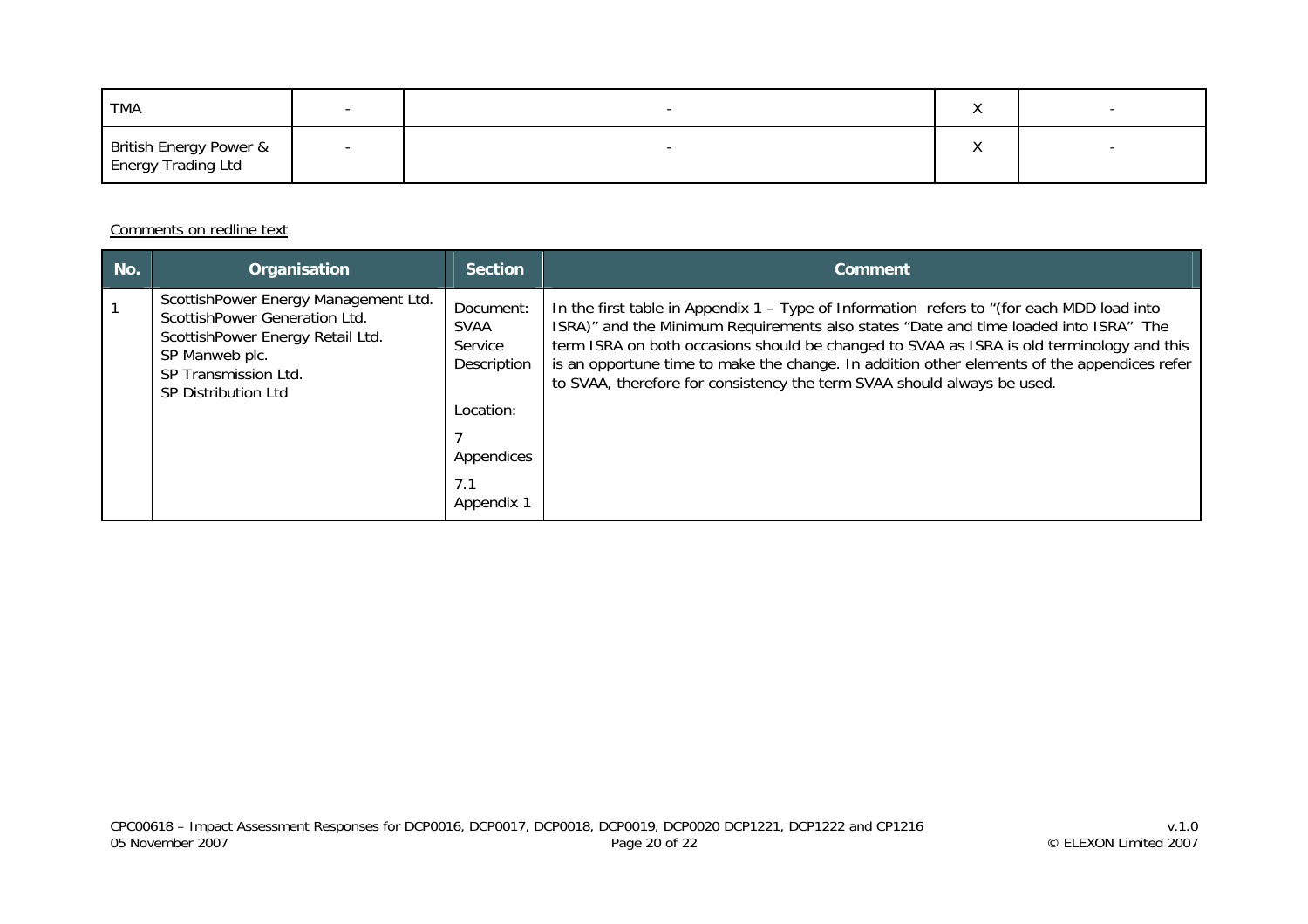#### CP1216 - Changes to Section 3.1 of BSCP509 to reflect a new process for the acceptance of the Profile Administrator (PrA) 'Technical Product Deliverables' (TPDs) for inclusion in the Market Domain Data (MDD).

| Organisation                                                                                                                                                                                       | <b>Agreement</b><br>$(\checkmark$ /X) | <b>Comments</b>                       | <b>Impact</b><br>$(\checkmark\chi)$ | <b>Days Required to</b><br><b>Implement</b> |
|----------------------------------------------------------------------------------------------------------------------------------------------------------------------------------------------------|---------------------------------------|---------------------------------------|-------------------------------------|---------------------------------------------|
| ScottishPower Energy<br>Management Ltd.<br>ScottishPower<br>Generation Ltd.<br>ScottishPower Energy<br>Retail Ltd.<br>SP Manweb plc.<br>SP Transmission Ltd.<br>SP Distribution Ltd                | $\checkmark$                          | Impact Comment: Document changes only | X                                   | $\boldsymbol{0}$                            |
| <b>EDF Energy</b>                                                                                                                                                                                  | ✓                                     | $\overline{\phantom{a}}$              | X                                   |                                             |
| Southern Electric Power<br>Distribution; Keadby<br>Generation Ltd; SSE<br>Energy Supply Ltd; SSE<br>Generation Ltd; and<br>Scottish Hydro-Electric<br>Power Distribution Ltd;<br>Medway Power Ltd; | ✓                                     |                                       | $\mathsf{X}$                        | $\mathbf 0$                                 |
| RWE npower                                                                                                                                                                                         | ✓                                     |                                       |                                     |                                             |
| <b>United Utilities</b>                                                                                                                                                                            |                                       |                                       |                                     |                                             |
| Gemserv Ltd                                                                                                                                                                                        |                                       |                                       | X                                   |                                             |
| CE Electric UK                                                                                                                                                                                     |                                       |                                       | $\overline{\phantom{a}}$            |                                             |